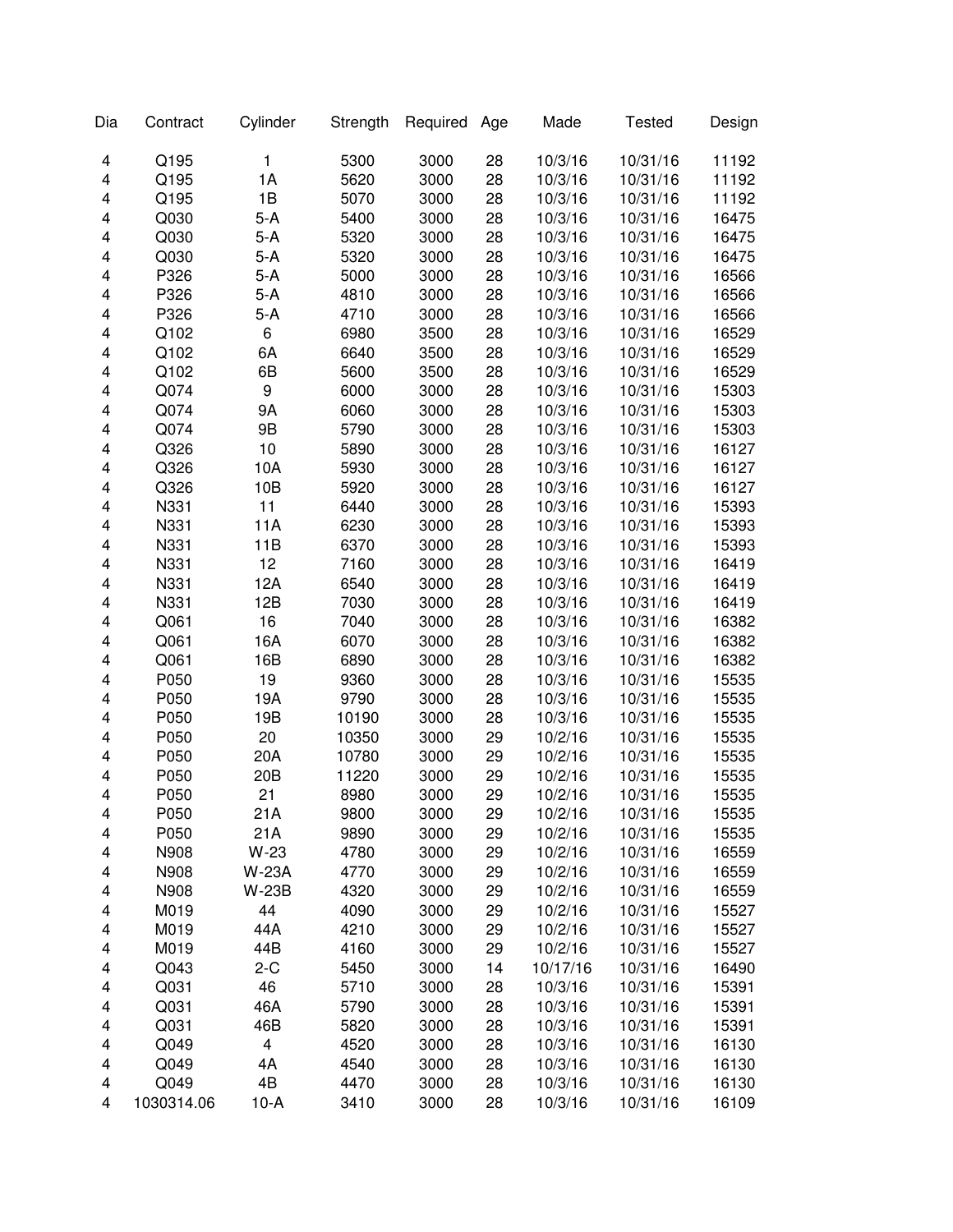| 4 | 1030314.06 | $10-A$ | 3500 | 3000 | 28 | 10/3/16  | 10/31/16 | 16109 |
|---|------------|--------|------|------|----|----------|----------|-------|
| 4 | 1030314.06 | $10-A$ | 3500 | 3000 | 28 | 10/3/16  | 10/31/16 | 16109 |
| 4 | P166       | 16     | 5170 | 3000 | 28 | 10/3/16  | 10/31/16 | 16190 |
| 4 | P166       | 16A    | 5100 | 3000 | 28 | 10/3/16  | 10/31/16 | 16190 |
| 4 | P166       | 16B    | 6810 | 3000 | 28 | 10/3/16  | 10/31/16 | 16190 |
| 4 | Q107       | 12     | 6700 | 3000 | 28 | 10/3/16  | 10/31/16 | 14333 |
| 4 | Q107       | 12A    | 5200 | 3000 | 28 | 10/3/16  | 10/31/16 | 14333 |
| 4 | Q107       | 12B    | 6890 | 3000 | 28 | 10/3/16  | 10/31/16 | 14333 |
| 4 | 110147     | $18-A$ | 5150 | 3000 | 28 | 10/3/16  | 10/31/16 | 15550 |
| 4 | 110147     | $18-A$ | 5280 | 3000 | 28 | 10/3/16  | 10/31/16 | 15550 |
| 4 | 110147     | $18-A$ | 5220 | 3000 | 28 | 10/3/16  | 10/31/16 | 15550 |
| 4 | N282       | 26-A   | 4680 | 4000 | 28 | 10/3/16  | 10/31/16 | 16161 |
| 4 | N282       | 26-A   | 5000 | 4000 | 28 | 10/3/16  | 10/31/16 | 16161 |
| 4 | N282       | $26-A$ | 4810 | 4000 | 28 | 10/3/16  | 10/31/16 | 16161 |
| 4 | P033       | 26-A   | 3740 | 3000 | 28 | 10/3/16  | 10/31/16 | 16299 |
| 4 | P033       | $26-A$ | 3840 | 3000 | 28 | 10/3/16  | 10/31/16 | 16299 |
| 4 | P033       | $26-A$ | 3840 | 3000 | 28 | 10/3/16  | 10/31/16 | 16299 |
| 6 | M305       | F-313  | 5710 | 3000 | 28 | 10/3/16  | 10/31/16 | 13108 |
| 6 | M305       | F-313A | 4930 | 3000 | 28 | 10/3/16  | 10/31/16 | 13108 |
| 4 | P261       | 36     | 5990 | 3000 | 28 | 10/3/16  | 10/31/16 | 14339 |
| 4 | P261       | 36A    | 6070 | 3000 | 28 | 10/3/16  | 10/31/16 | 14339 |
| 4 | P261       | 36B    | 6080 | 3000 | 28 | 10/3/16  | 10/31/16 | 14339 |
| 4 | P261       | 37     | 5140 | 3000 | 28 | 10/3/16  | 10/31/16 | 14339 |
| 4 | P261       | 37A    | 5240 | 3000 | 28 | 10/3/16  | 10/31/16 | 14339 |
| 4 | P261       | 37B    | 5540 | 3000 | 28 | 10/3/16  | 10/31/16 | 14339 |
| 4 | Q197       | 3      | 6210 | 3000 | 30 | 10/1/16  | 10/31/16 | 14296 |
| 4 | Q197       | ЗA     | 6180 | 3000 | 30 | 10/1/16  | 10/31/16 | 14296 |
| 4 | Q197       | 3B     | 6490 | 3000 | 30 | 10/1/16  | 10/31/16 | 14296 |
| 4 | 110692.01  | 37A    | 5750 | 3000 | 28 | 10/3/16  | 10/31/16 | 15311 |
| 4 | 110692.01  | 37A    | 5070 | 3000 | 28 | 10/3/16  | 10/31/16 | 15311 |
| 4 | 110692.01  | 37A    | 5030 | 3000 | 28 | 10/3/16  | 10/31/16 | 15311 |
| 4 | Q015       | 51A    | 5960 | 3000 | 28 | 10/3/16  | 10/31/16 | 16522 |
| 4 | Q015       | 51A    | 6340 | 3000 | 28 | 10/3/16  | 10/31/16 | 16522 |
| 4 | Q015       | 51A    | 6770 | 3000 | 28 | 10/3/16  | 10/31/16 | 16522 |
| 4 | P247       | 76     | 4600 | 3000 | 28 | 10/3/16  | 10/31/16 | 16130 |
| 4 | P247       | 76A    | 4420 | 3000 | 28 | 10/3/16  | 10/31/16 | 16130 |
| 4 | P247       | 76B    | 5070 | 3000 | 28 | 10/3/16  | 10/31/16 | 16130 |
| 4 | M305       | W-103  | 6690 | 3000 | 30 | 10/1/16  | 10/31/16 | 13108 |
| 4 | M305       | W-103A | 6280 | 3000 | 30 | 10/1/16  | 10/31/16 | 13108 |
| 4 | M305       | W-103B | 6680 | 3000 | 30 | 10/1/16  | 10/31/16 | 13108 |
| 4 | P201       | 107A   | 3660 | 3000 | 28 | 10/3/16  | 10/31/16 | 16572 |
| 4 | P201       | 107A   | 3700 | 3000 | 28 | 10/3/16  | 10/31/16 | 16572 |
| 4 | P201       | 107A   | 3810 | 3000 | 28 | 10/3/16  | 10/31/16 | 16572 |
| 4 | P079       | 121    | 5770 | 3000 | 28 | 10/3/16  | 10/31/16 | 15146 |
| 4 | P079       | 121A   | 5780 | 3000 | 28 | 10/3/16  | 10/31/16 | 15146 |
| 4 | P079       | 121B   | 6170 | 3000 | 28 | 10/3/16  | 10/31/16 | 15146 |
| 4 | M950       | 396C   | 4920 | 3000 | 8  | 10/24/16 | 10/31/16 | 15498 |
| 4 | M950       | 398C   | 4500 | 3000 | 35 | 10/26/16 | 10/31/16 | 15520 |
| 4 | M950       | 399C   | 4770 | 3000 | 5  | 10/26/16 | 10/31/16 | 15521 |
| 4 | M950       | 400C   | 4090 | 3000 | 4  | 10/27/16 | 10/31/16 | 15521 |
| 4 | M950       | 401C   | 4120 | 3000 | 3  | 10/28/16 | 10/31/16 | 15520 |
| 4 | N198       | 297    | 4750 | 3000 | 28 | 10/3/16  | 10/31/16 | 13034 |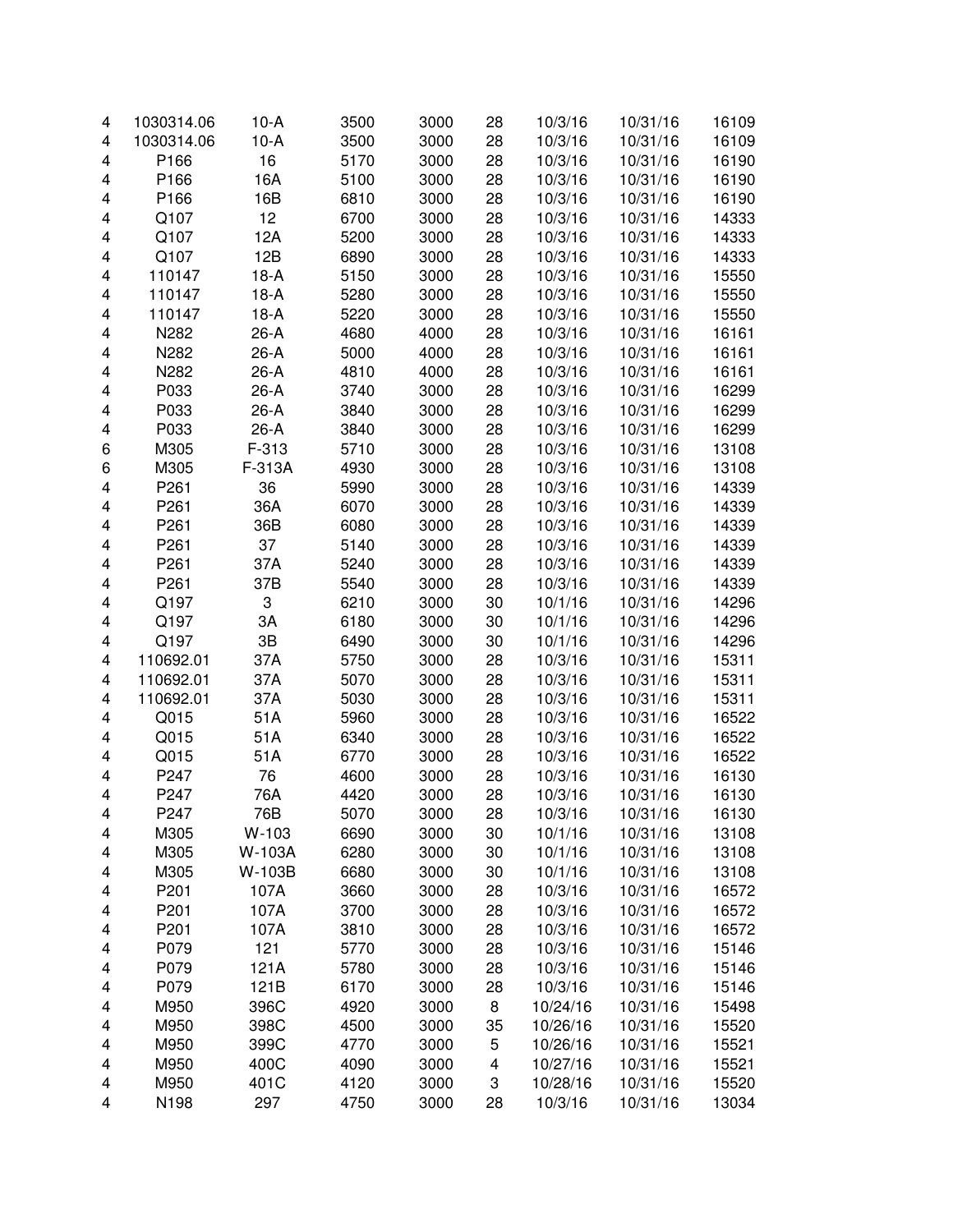| 4                       | N198   | 297A          | 5690  | 3000 | 28 | 10/3/16 | 10/31/16 | 13034    |
|-------------------------|--------|---------------|-------|------|----|---------|----------|----------|
| 4                       | N198   | 297B          | 4980  | 3000 | 28 | 10/3/16 | 10/31/16 | 13034    |
| 4                       | M305   | F314          | 6460  | 3000 | 30 | 10/1/16 | 10/31/16 | 13108    |
| 4                       | M305   | F314A         | 6280  | 3000 | 30 | 10/1/16 | 10/31/16 | 13108    |
| 4                       | M305   | F314B         | 6250  | 3000 | 30 | 10/1/16 | 10/31/16 | 13108    |
| 4                       | M305   | F315          | 6720  | 3000 | 28 | 10/1/16 | 10/31/16 | 13108    |
| 4                       | M305   | F315A         | 6430  | 3000 | 28 | 10/1/16 | 10/31/16 | 13108    |
| 4                       | M305   | F315B         | 6540  | 3000 | 28 | 10/1/16 | 10/31/16 | 13108    |
| 4                       | M305   | DR322         | 6240  | 3000 | 28 | 10/3/16 | 10/31/16 | 13108A   |
| 4                       | M305   | <b>DR322A</b> | 6440  | 3000 | 28 | 10/3/16 | 10/31/16 | 13108A   |
| 4                       | M305   | <b>DR322B</b> | 6250  | 3000 | 28 | 10/3/16 | 10/31/16 | 13108A   |
| 4                       | P230   | 242           | 4600  | 3000 | 28 | 10/3/16 | 10/31/16 | 16115    |
| 4                       | P230   | 242A          | 4580  | 3000 | 28 | 10/3/16 | 10/31/16 | 16115    |
| 4                       | P230   | 242B          | 4680  | 3000 | 28 | 10/3/16 | 10/31/16 | 16115    |
| 4                       | M950   | 378           | 6170  | 3000 | 28 | 10/3/16 | 10/31/16 | 15520    |
| 4                       | M950   | 378A          | 6160  | 3000 | 28 | 10/3/16 | 10/31/16 | 15520    |
| 4                       | M950   | 378B          | 6080  | 3000 | 28 | 10/3/16 | 10/31/16 | 15520    |
| 4                       | M950   | 379           | 5610  | 3000 | 28 | 10/3/16 | 10/31/16 | 15592    |
| 4                       | M950   | 379A          | 5630  | 3000 | 28 | 10/3/16 | 10/31/16 | 15592    |
| 4                       | M950   | 379B          | 5890  | 3000 | 28 | 10/3/16 | 10/31/16 | 15592    |
| 4                       | Q108   | 8             | 5470  | 3000 | 28 | 10/4/16 | 11/1/16  | Y55005LA |
| 4                       | Q108   | 8A            | 5590  | 3000 | 28 | 10/4/16 | 11/1/16  | T55005LA |
| 4                       | Q108   | 8B            | 5210  | 3000 | 28 | 10/4/16 | 11/1/16  | T55005LA |
| 4                       | 110147 | $19-A$        | 5110  | 3000 | 28 | 10/4/16 | 11/1/16  | 15550    |
| $\overline{\mathbf{4}}$ | 110147 | $19-A$        | 5310  | 3000 | 28 | 10/4/16 | 11/1/16  | 15550    |
| 4                       | 110147 | $19-A$        | 5370  | 3000 | 28 | 10/4/16 | 11/1/16  | 15550    |
| 4                       | Q031   | 48-A          | 6030  | 3000 | 28 | 10/4/16 | 11/1/16  | 16485    |
| 4                       | Q031   | 48-B          | 5980  | 3000 | 28 | 10/4/16 | 11/1/16  | 16485    |
| 4                       | Q031   | 48-C          | 6210  | 3000 | 28 | 10/4/16 | 11/1/16  | 16485    |
| 4                       | Q015   | $52-A$        | 6560  | 3000 | 28 | 10/4/16 | 11/1/16  | 16522    |
| 4                       | Q015   | $52-A$        | 6740  | 3000 | 28 | 10/4/16 | 11/1/16  | 16522    |
| 4                       | Q015   | $52-A$        | 6910  | 3000 | 28 | 10/4/16 | 11/1/16  | 16522    |
| 4                       | P230   | 244           | 1300  | 3000 | 28 | 10/4/16 | 11/1/16  | 16343    |
| 4                       | P230   | 244A          | 1360  | 3000 | 28 | 10/4/16 | 11/1/16  | 16343    |
| 4                       | P230   | 244B          | 1320  | 3000 | 28 | 10/4/16 | 11/1/16  | 16343    |
| 4                       | Q161   | $2-A$         | 5340  | 3000 | 28 | 10/4/16 | 11/1/16  | 13452    |
| 4                       | Q161   | 2-A           | 4880  | 3000 | 28 | 10/4/16 | 11/1/16  | 13452    |
| 4                       | Q161   | $2-A$         | 5030  | 3000 | 28 | 10/4/16 | 11/1/16  | 13452    |
| 4                       | 117572 | 4-ARK         | 12720 | 8000 | 28 | 10/4/16 | 11/1/16  | 14051    |
| 4                       | 117572 | 4-ARK         | 10030 | 8000 | 28 | 10/4/16 | 11/1/16  | 14051    |
| 4                       | 117572 | 4-ARK         | 12880 | 8000 | 28 | 10/4/16 | 11/1/16  | 14051    |
| 4                       | 117572 | 5-ARK         | 10560 | 8000 | 28 | 10/4/16 | 11/1/16  | 14051    |
| 4                       | 117572 | 5-ARK         | 9080  | 8000 | 28 | 10/4/16 | 11/1/16  | 14051    |
| 4                       | 117572 | 5-ARK         | 10270 | 8000 | 28 | 10/4/16 | 11/1/16  | 14051    |
| 4                       | P326   | $6-A$         | 6200  | 3000 | 28 | 10/4/16 | 11/1/16  | 16566    |
| 4                       | P326   | $6-A$         | 6390  | 3000 | 28 | 10/4/16 | 11/1/16  | 16566    |
| 4                       | P326   | $6-A$         | 6150  | 3000 | 28 | 10/4/16 | 11/1/16  | 16566    |
| 4                       | 116765 | $11-A$        | 3320  | 3000 | 28 | 10/4/16 | 11/1/16  | 16499    |
| 4                       | 116765 | $11-A$        | 3320  | 3000 | 28 | 10/4/16 | 11/1/16  | 16499    |
| 4                       | 116765 | $11-A$        | 3370  | 3000 | 28 | 10/4/16 | 11/1/16  | 16499    |
| 4                       | Q326   | 11            | 5350  | 3000 | 28 | 10/4/16 | 11/1/16  | 16127    |
| 4                       | Q326   | 11A           | 4900  | 3000 | 28 | 10/4/16 | 11/1/16  | 16127    |
|                         |        |               |       |      |    |         |          |          |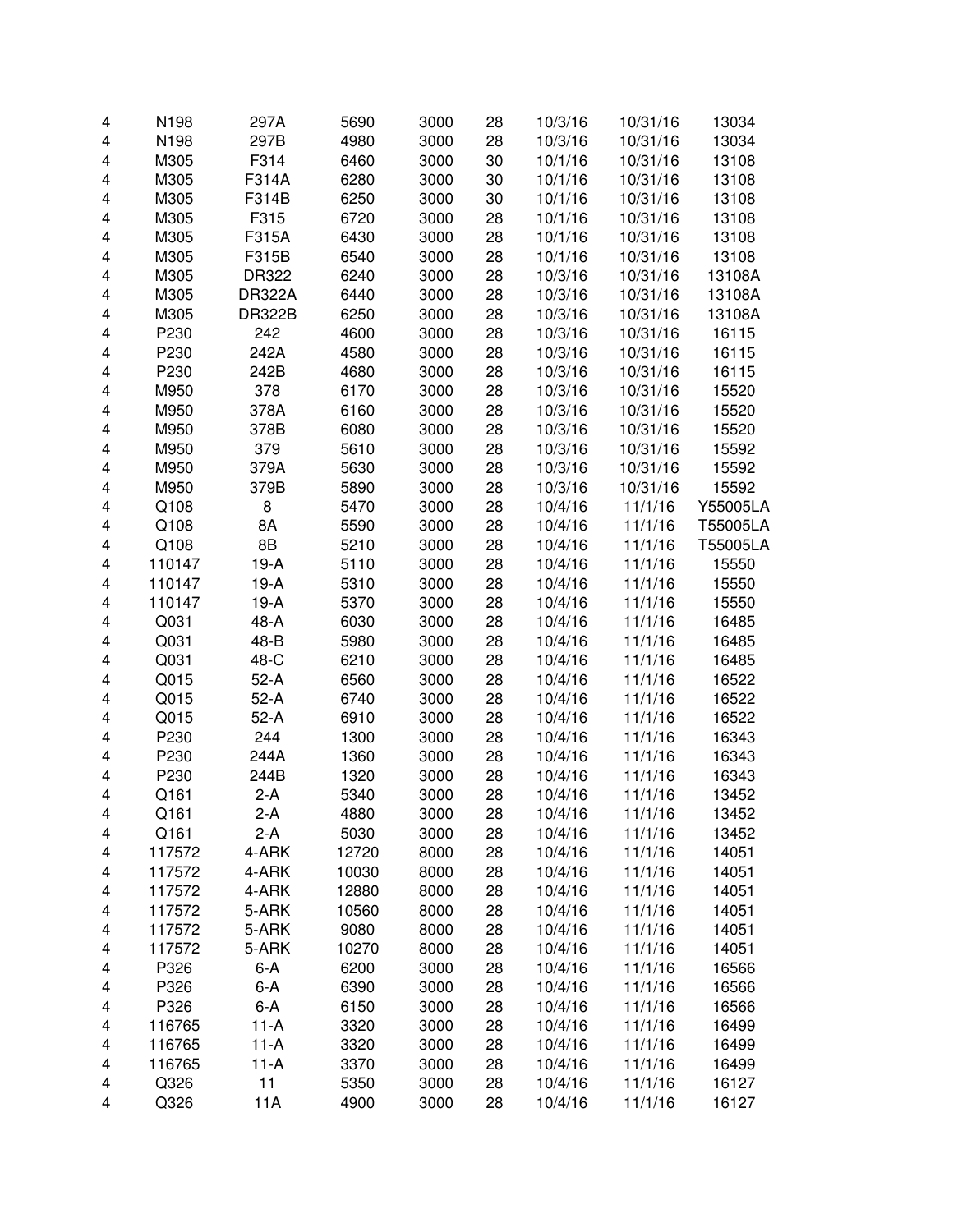| 4 | Q326   | 11B            | 5590 | 3000 | 28   | 10/4/16  | 11/1/16 | 16127  |
|---|--------|----------------|------|------|------|----------|---------|--------|
| 4 | N908   | W24            | 5280 | 3000 | 28   | 10/4/16  | 11/1/16 | 16559  |
| 4 | N908   | <b>W24A</b>    | 5490 | 3000 | 28   | 10/4/16  | 11/1/16 | 16559  |
| 4 | N908   | <b>W24B</b>    | 5100 | 3000 | 28   | 10/4/16  | 11/1/16 | 16559  |
| 4 | Q914   | <b>18C</b>     | 4530 | 3000 | 18HR | 10/31/16 | 11/1/16 | 15535  |
| 4 | M305   | DB-294         | 6830 | 3000 | 28   | 10/4/16  | 11/1/16 | 13108  |
| 4 | M305   | <b>DB-294A</b> | 6930 | 3000 | 28   | 10/4/16  | 11/1/16 | 13108  |
| 4 | M305   | <b>DB-294B</b> | 6690 | 3000 | 28   | 10/4/16  | 11/1/16 | 13108  |
| 4 | M305   | F316           | 6040 | 3000 | 28   | 10/4/16  | 11/1/16 | 13108  |
| 4 | M305   | F316A          | 5700 | 3000 | 28   | 10/4/16  | 11/1/16 | 13108  |
| 4 | M305   | F316B          | 6170 | 3000 | 28   | 10/4/16  | 11/1/16 | 13108  |
| 4 | M305   | DR-323         | 5710 | 3000 | 28   | 10/4/16  | 11/1/16 | 13108A |
| 4 | M305   | <b>DR-323A</b> | 5170 | 3000 | 28   | 10/4/16  | 11/1/16 | 13108A |
| 4 | M305   | DR-323B        | 5410 | 3000 | 28   | 10/4/16  | 11/1/16 | 13108A |
| 6 | P097   | 62             | 5210 | 3000 | 28   | 10/4/16  | 11/1/16 | 16424  |
| 6 | P097   | 62A            | 5360 | 3000 | 28   | 10/4/16  | 11/1/16 | 16424  |
| 6 | P230   | 245            | 3610 | 3000 | 28   | 10/4/16  | 11/1/16 | 16307  |
| 6 | P230   | 245A           | 3780 | 3000 | 28   | 10/4/16  | 11/1/16 | 16307  |
| 4 | P929   | 28             | 5240 | 3000 | 28   | 10/4/16  | 11/1/16 | 16546  |
| 4 | P929   | 28A            | 5170 | 3000 | 28   | 10/4/16  | 11/1/16 | 16546  |
| 4 | P929   | 28B            | 5370 | 3000 | 28   | 10/4/16  | 11/1/16 | 16546  |
| 4 | P261   | 38             | 5980 | 3000 | 28   | 10/4/16  | 11/1/16 | 14339  |
| 4 | P261   | 38A            | 6120 | 3000 | 28   | 10/4/16  | 11/1/16 | 14339  |
| 4 | P261   | 38B            | 6220 | 3000 | 28   | 10/4/16  | 11/1/16 | 14339  |
| 4 | Q031   | 47             | 5530 | 3000 | 28   | 10/4/16  | 11/1/16 | 15391  |
| 4 | Q031   | 47A            | 5600 | 3000 | 28   | 10/4/16  | 11/1/16 | 15391  |
| 4 | Q031   | 47B            | 5410 | 3000 | 28   | 10/4/16  | 11/1/16 | 15391  |
| 4 | P105   | 63             | 4670 | 3000 | 28   | 10/4/16  | 11/1/16 | 15007  |
| 4 | P105   | 63A            | 4800 | 3000 | 28   | 10/4/16  | 11/1/16 | 15007  |
| 4 | P105   | 63B            | 4530 | 3000 | 28   | 10/4/16  | 11/1/16 | 15007  |
| 4 | P247   | 77             | 6300 | 3000 | 28   | 10/4/16  | 11/1/16 | 16130  |
| 4 | P247   | 77A            | 6750 | 3000 | 28   | 10/4/16  | 11/1/16 | 16130  |
| 4 | P247   | 77B            | 6600 | 3000 | 28   | 10/4/16  | 11/1/16 | 16130  |
| 4 | M021   | 77             | 5190 | 3000 | 28   | 10/4/16  | 11/1/16 | 15157  |
| 4 | M021   | 77A            | 5840 | 3000 | 28   | 10/4/16  | 11/1/16 | 15157  |
| 4 | M021   | 77B            | 6050 | 3000 | 28   | 10/4/16  | 11/1/16 | 15157  |
| 4 | 115746 | 84             | 6230 | 3000 | 28   | 10/4/16  | 11/1/16 |        |
| 4 | 115746 | 84A            | 6230 | 3000 | 28   | 10/4/16  | 11/1/16 |        |
| 4 | 115746 | 84B            | 6250 | 3000 | 28   | 10/4/16  | 11/1/16 |        |
| 4 | P201   | 108-A          | 3650 | 3000 | 28   | 10/4/16  | 11/1/16 | 16572  |
| 4 | P201   | 108-A          | 3630 | 3000 | 28   | 10/4/16  | 11/1/16 | 16572  |
| 4 | P201   | 108-A          | 3420 | 3000 | 28   | 10/4/16  | 11/1/16 | 16572  |
| 4 | N279   | 145            | 5580 | 3000 | 28   | 10/4/16  | 11/1/16 | 14347  |
| 4 | N279   | 145A           | 5270 | 3000 | 28   | 10/4/16  | 11/1/16 | 14347  |
| 4 | N279   | 145B           | 5570 | 3000 | 28   | 10/4/16  | 11/1/16 | 14347  |
| 4 | M950   | 380            | 7170 | 3000 | 28   | 10/4/16  | 11/1/16 | 15592  |
| 4 | M950   | 380A           | 7160 | 3000 | 28   | 10/4/16  | 11/1/16 | 15592  |
| 4 | M950   | 380B           | 7090 | 3000 | 28   | 10/4/16  | 11/1/16 | 15592  |
| 4 | M950   | 381            | 5360 | 3000 | 28   | 10/4/16  | 11/1/16 | 15521  |
| 4 | M950   | 381A           | 5610 | 3000 | 28   | 10/4/16  | 11/1/16 | 15521  |
| 4 | M950   | 381B           | 5210 | 3000 | 28   | 10/4/16  | 11/1/16 | 15521  |
| 4 | P148   | 1              | 4740 | 3000 | 28   | 10/5/16  | 11/2/16 | 16301  |
|   |        |                |      |      |      |          |         |        |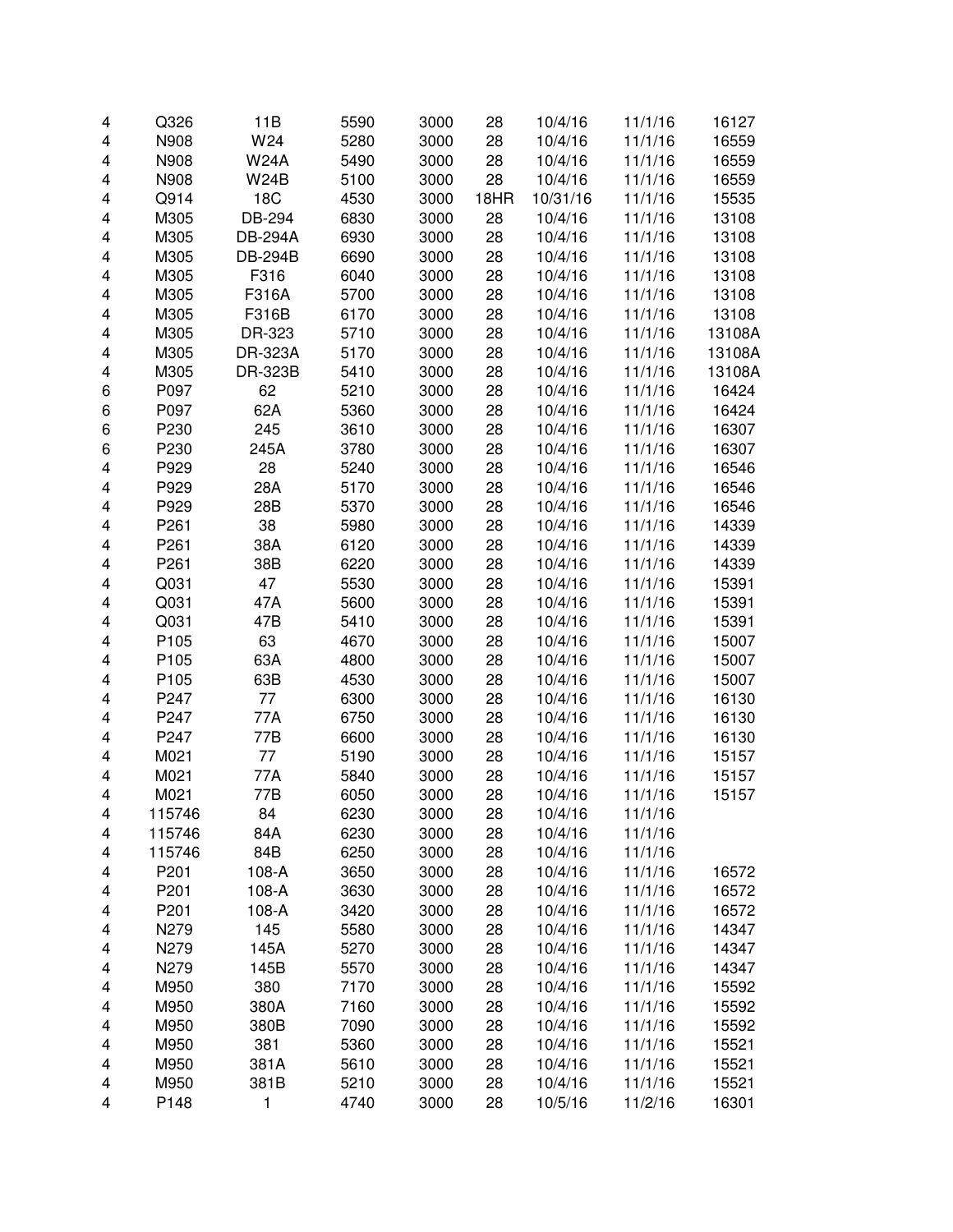| 4      | P148 | 1A                      | 4520 | 3000         | 28 | 10/5/16  | 11/2/16            | 16301 |
|--------|------|-------------------------|------|--------------|----|----------|--------------------|-------|
| 4      | P148 | 1AA                     | 4440 | 3000         | 28 | 10/5/16  | 11/2/16            | 16301 |
| 4      | P148 | 2                       | 5510 | 3000         | 28 | 10/5/16  | 11/2/16            | 16301 |
| 4      | P148 | 2A                      | 5380 | 3000         | 28 | 10/5/16  | 11/2/16            | 16301 |
| 4      | P148 | 2AA                     | 5260 | 3000         | 28 | 10/5/16  | 11/2/16            | 16301 |
| 4      | P148 | 3                       | 4550 | 3000         | 28 | 10/5/16  | 11/2/16            | 16301 |
| 4      | P148 | 3A                      | 5190 | 3000         | 28 | 10/5/16  | 11/2/16            | 16301 |
| 4      | P148 | 3AA                     | 5050 | 3000         | 28 | 10/5/16  | 11/2/16            | 16301 |
| 4      | Q197 | $\overline{\mathbf{4}}$ | 4870 | 3000         | 28 | 10/5/16  | 11/2/16            | 14296 |
| 4      | Q197 | 4A                      | 4730 | 3000         | 28 | 10/5/16  | 11/2/16            | 14296 |
| 4      | Q197 | 4B                      | 4570 | 3000         | 28 | 10/5/16  | 11/2/16            | 14296 |
| 4      | Q031 | 49                      | 4820 | 3000         | 28 | 10/5/16  | 11/2/16            | 16486 |
| 4      | Q031 | 49A                     | 4770 | 3000         | 28 | 10/5/16  | 11/2/16            | 16486 |
| 4      | Q031 | 49B                     | 4100 | 3000         | 28 | 10/5/16  | 11/2/16            | 16486 |
| 4      | Q031 | 50                      | 5130 | 3000         | 28 | 10/5/16  | 11/2/16            | 16486 |
| 4      | Q031 | 50A                     | 5410 | 3000         | 28 | 10/5/16  | 11/2/16            | 16486 |
| 4      | Q031 | 50 <sub>B</sub>         | 5200 | 3000         | 28 | 10/5/16  | 11/2/16            | 16486 |
| 4      | Q031 | 64-C                    | 5130 | 3000         | 16 | 10/17/16 | 11/2/16            | 16486 |
| 4      | Q031 | 64-D                    | 5320 | 3000         | 16 | 10/17/16 | 11/2/16            | 16486 |
| 4      | Q031 | 64-E                    | 5290 | 3000         | 16 | 10/17/16 | 11/2/16            | 16486 |
| 4      | Q031 | 65-C                    | 6090 | 3000         | 16 | 10/17/16 | 11/2/16            | 16486 |
| 4      | Q031 | $65-D$                  | 6030 | 3000         | 16 | 10/17/16 | 11/2/16            | 16486 |
| 4      | Q031 | 65-E                    | 5800 | 3000         | 16 | 10/17/16 | 11/2/16            | 16486 |
| 4      | Q031 | 66-C                    | 3130 | 3000         | 14 | 10/19/16 | 11/2/16            | 16486 |
| 4      | Q031 | 66-D                    | 3230 | 3000         | 14 | 10/19/16 | 11/2/16            | 16486 |
| 4      | Q031 | 66-E                    | 3280 | 3000         | 14 | 10/19/16 | 11/2/16            | 16486 |
| 4      | Q031 | 66-L                    | 5250 | 3000         | 14 | 10/19/16 | 11/2/16            | 16486 |
| 4      | Q031 | 66-M                    | 5250 | 3000         | 14 | 10/19/16 | 11/2/16            | 16486 |
| 4      | Q031 | 66-N                    | 5340 | 3000         | 14 | 10/19/16 | 11/2/16            | 16486 |
| 4      | Q031 | 67-C                    | 3950 | 3000         | 14 | 10/19/16 | 11/2/16            | 16486 |
|        | Q031 | 67-D                    | 3650 | 3000         | 14 | 10/19/16 | 11/2/16            | 16486 |
| 4<br>4 | Q031 | 67-E                    | 3670 | 3000         | 14 |          |                    |       |
|        |      |                         |      |              |    | 10/19/16 | 11/2/16<br>11/2/16 | 16486 |
| 4      | Q031 | 68-C                    | 5140 | 3000         | 12 | 10/21/16 |                    | 16486 |
| 4      | Q031 | 68-D                    | 5350 | 3000         | 12 | 10/21/16 | 11/2/16            | 16486 |
| 4      | Q031 | 68-E                    | 5450 | 3000<br>3000 | 12 | 10/21/16 | 11/2/16            | 16486 |
| 4      | Q031 | 69-C                    | 3960 |              | 9  | 10/24/16 | 11/2/16            | 16486 |
| 4      | Q031 | 69-D                    | 4560 | 3000         | 9  | 10/24/16 | 11/2/16            | 16486 |
| 4      | Q031 | 69-E                    | 4150 | 3000         | 9  | 10/24/16 | 11/2/16            | 16486 |
| 4      | Q031 | 70-C                    | 4490 | 3000         | 9  | 10/24/16 | 11/2/16            | 16486 |
| 4      | Q031 | 70-D                    | 4850 | 3000         | 9  | 10/24/16 | 11/2/16            | 16486 |
| 4      | Q031 | 70-E                    | 5000 | 3000         | 9  | 10/24/16 | 11/2/16            | 16486 |
| 4      | N114 | 86                      | 6150 | 3000         | 28 | 10/5/16  | 11/2/16            | 14202 |
| 4      | N114 | 86A                     | 6020 | 3000         | 28 | 10/5/16  | 11/2/16            | 14202 |
| 4      | N114 | 86B                     | 6110 | 3000         | 28 | 10/5/16  | 11/2/16            | 14202 |
| 4      | J363 | 198-A                   | 3310 | 3000         | 28 | 10/5/16  | 11/2/16            |       |
| 4      | J363 | 198-A                   | 4340 | 3000         | 28 | 10/5/16  | 11/2/16            |       |
| 4      | J363 | 198-A                   | 3970 | 3000         | 28 | 10/5/16  | 11/2/16            |       |
| 4      | N165 | 205                     | 5180 | 3000         | 28 | 10/5/16  | 11/2/16            | 14273 |
| 4      | N165 | 205A                    | 5130 | 3000         | 28 | 10/5/16  | 11/2/16            | 14273 |
| 4      | N165 | 205B                    | 4860 | 3000         | 28 | 10/5/16  | 11/2/16            | 14273 |
| 4      | N266 | 207                     | 4860 | 3000         | 28 | 10/5/16  | 11/2/16            | 13025 |
| 4      | N266 | 207A                    | 4620 | 3000         | 28 | 10/5/16  | 11/2/16            | 13025 |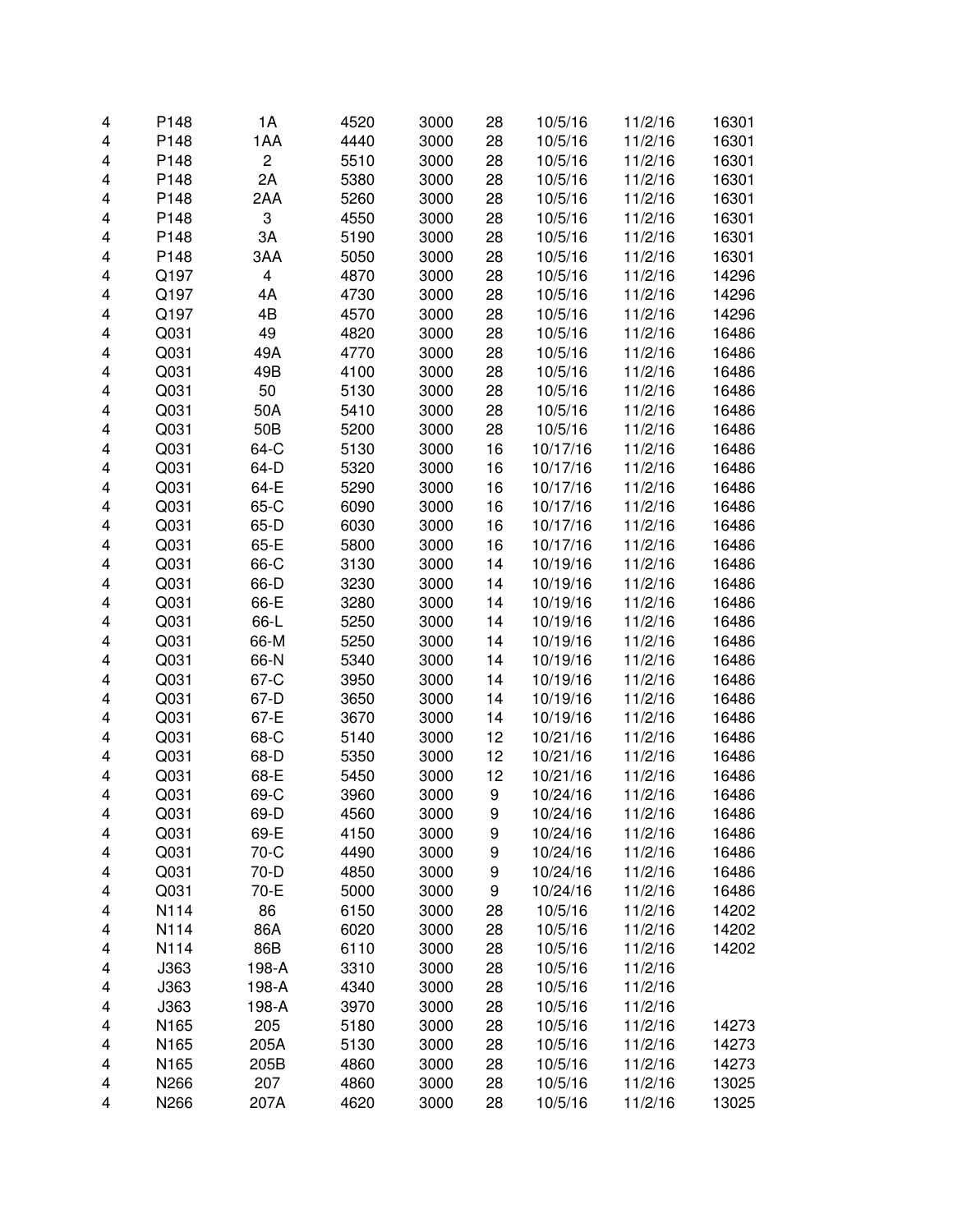| 4 | N266             | 207B         | 4860 | 3000         | 28 | 10/5/16 | 11/2/16 | 13025 |
|---|------------------|--------------|------|--------------|----|---------|---------|-------|
| 4 | P230             | 246          | 3760 | 3000         | 28 | 10/5/16 | 11/2/16 | 16115 |
| 4 | P230             | 246A         | 3630 | 3000         | 28 | 10/5/16 | 11/2/16 | 16115 |
| 4 | P230             | 246B         | 3850 | 3000         | 28 | 10/5/16 | 11/2/16 | 16115 |
| 4 | P074             | 4            | 5210 | 3500         | 28 | 10/5/16 | 11/2/16 | 16196 |
| 4 | P074             | 4A           | 5240 | 3500         | 28 | 10/5/16 | 11/2/16 | 16196 |
| 4 | P074             | 4B           | 5240 | 3500         | 28 | 10/5/16 | 11/2/16 | 16196 |
| 4 | P326             | 7-A          | 5930 | 3000         | 28 | 10/5/16 | 11/2/16 | 16566 |
| 4 | P326             | 7-A          | 6150 | 3000         | 28 | 10/5/16 | 11/2/16 | 16566 |
| 4 | P326             | 7-A          | 5820 | 3000         | 28 | 10/5/16 | 11/2/16 | 16566 |
| 4 | Q326             | 12           | 4480 | 3000         | 28 | 10/5/16 | 11/2/16 | 16127 |
| 4 | Q326             | 12A          | 4510 | 3000         | 28 | 10/5/16 | 11/2/16 | 16127 |
| 4 | Q326             | 12B          | 600  | 3000         | 28 | 10/5/16 | 11/2/16 | 16127 |
| 4 | Q326             | 12B          | 4660 | 3000         | 28 | 10/5/16 | 11/2/16 | 16127 |
| 4 | Q326             | 13           | 4850 | 3000         | 28 | 10/5/16 | 11/2/16 | 16127 |
| 4 | Q326             | 13A          | 4960 | 3000         | 28 | 10/5/16 | 11/2/16 | 16127 |
| 4 | Q326             | 13B          | 5210 | 3000         | 28 | 10/5/16 | 11/2/16 | 16127 |
| 4 | N331             | 13           | 4600 | 3000         | 28 | 10/5/16 | 11/2/16 | 15393 |
| 4 | N331             | 13A          | 5150 | 3000         | 28 | 10/5/16 | 11/2/16 | 15393 |
| 4 | N331             | 13B          |      | 3000         |    | 10/5/16 |         |       |
|   |                  | $20-A$       | 5030 |              | 28 |         | 11/2/16 | 15393 |
| 4 | 110147           | $20-A$       | 5530 | 3000<br>3000 | 28 | 10/5/16 | 11/2/16 | 15550 |
| 4 | 110147           |              | 5220 |              | 28 | 10/5/16 | 11/2/16 | 15550 |
| 4 | 110147           | $20-A$       | 5410 | 3000         | 28 | 10/5/16 | 11/2/16 | 15550 |
| 4 | N908             | $W-25$       | 5480 | 3000         | 28 | 10/5/16 | 11/2/16 | 16559 |
| 4 | N908             | <b>W-25A</b> | 3470 | 3000         | 28 | 10/5/16 | 11/2/16 | 16559 |
| 4 | N908             | <b>W-25B</b> | 4170 | 3000         | 28 | 10/5/16 | 11/2/16 | 16559 |
| 4 | P287             | $47-A$       | 4920 | 4000         | 28 | 10/5/16 | 11/2/16 | 16105 |
| 4 | P287             | 47-A         | 4890 | 4000         | 28 | 10/5/16 | 11/2/16 | 16105 |
| 4 | P287             | 47-A         | 4570 | 4000         | 28 | 10/5/16 | 11/2/16 | 16105 |
| 4 | P287             | 48-A         | 8830 | 4000         | 28 | 10/5/16 | 11/2/16 | 16105 |
| 4 | P287             | 48-A         | 9190 | 4000         | 28 | 10/5/16 | 11/2/16 | 16105 |
| 4 | P287             | 48-A         | 9830 | 4000         | 28 | 10/5/16 | 11/2/16 | 16105 |
| 4 | Q015             | 53-A         | 6350 | 3000         | 28 | 10/5/16 | 11/2/16 | 16522 |
| 4 | Q015             | 53-A         | 7830 | 3000         | 28 | 10/5/16 | 11/2/16 | 16522 |
| 4 | Q015             | $53-A$       | 7940 | 3000         | 28 | 10/5/16 | 11/2/16 | 16522 |
| 4 | 114944           | 54           | 4720 | 3000         | 28 | 10/5/16 | 11/2/16 | 15393 |
| 4 | 114944           | 54A          | 4770 | 3000         | 28 | 10/5/16 | 11/2/16 | 15393 |
| 4 | P <sub>105</sub> | 64-A         | 4350 | 3000         | 28 | 10/5/16 | 11/2/16 | 15007 |
| 4 | P105             | 64-A         | 4160 | 3000         | 28 | 10/5/16 | 11/2/16 | 15007 |
| 4 | P105             | 64-A         | 4110 | 3000         | 28 | 10/5/16 | 11/2/16 | 15007 |
| 4 | P547             | 78           | 5800 | 3000         | 28 | 10/5/16 | 11/2/16 | 6130  |
| 4 | P547             | 78A          | 5890 | 3000         | 28 | 10/5/16 | 11/2/16 | 6130  |
| 4 | P547             | 78B          | 5830 | 3000         | 28 | 10/5/16 | 11/2/16 | 6130  |
| 4 | P201             | 109-A        | 3610 | 3000         | 28 | 10/5/16 | 11/2/16 | 16572 |
| 4 | P201             | 109-A        | 3750 | 3000         | 28 | 10/5/16 | 11/2/16 | 16572 |
| 4 | P201             | 109-A        | 3450 | 3000         | 28 | 10/5/16 | 11/2/16 | 16572 |
| 4 | N201             | 133-A        | 3650 | 3000         | 28 | 10/5/16 | 11/2/16 | 11282 |
| 4 | N201             | 133-A        | 3720 | 3000         | 28 | 10/5/16 | 11/2/16 | 11282 |
| 4 | N201             | 133-A        | 3230 | 3000         | 28 | 10/5/16 | 11/2/16 | 11282 |
| 4 | N307             | 149          | 5160 | 3000         | 28 | 10/5/16 | 11/2/16 | 8111  |
| 4 | N307             | 149A         | 5570 | 3000         | 28 | 10/5/16 | 11/2/16 | 8111  |
| 4 | N307             | 149B         | 5100 | 3000         | 28 | 10/5/16 | 11/2/16 | 8111  |
|   |                  |              |      |              |    |         |         |       |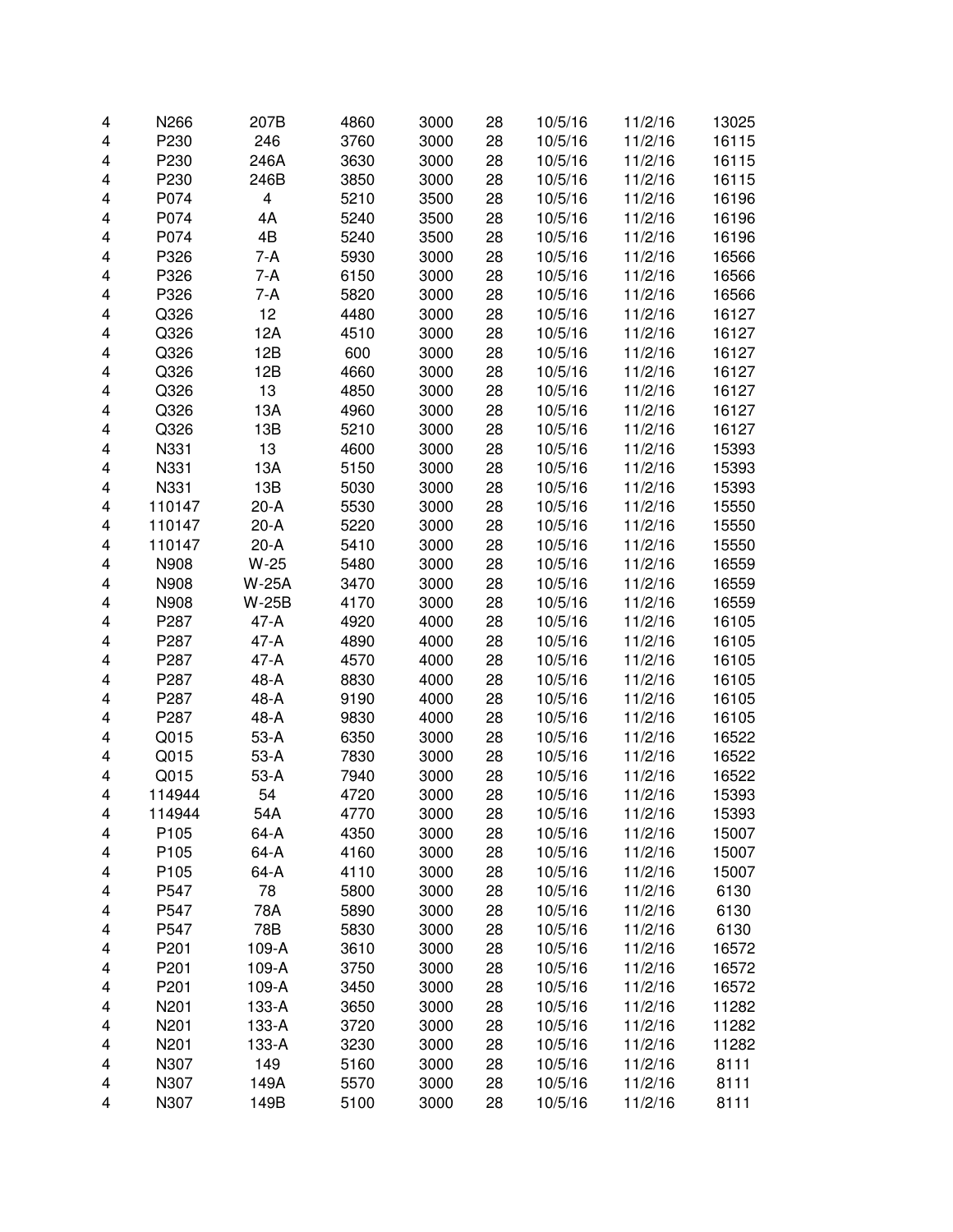| 4      | N307         | 150            | 6850         | 3000         | 28       | 10/5/16            | 11/2/16            | 12004          |
|--------|--------------|----------------|--------------|--------------|----------|--------------------|--------------------|----------------|
| 4      | N307         | 150A           | 6410         | 3000         | 28       | 10/5/16            | 11/2/16            | 12004          |
| 4      | N307         | 150B           | 6240         | 3000         | 28       | 10/5/16            | 11/2/16            | 12004          |
| 4      | M305         | DB-295         | 4480         | 3000         | 28       | 10/5/16            | 11/2/16            | 13108          |
| 4      | M305         | <b>DB-295A</b> | 4630         | 3000         | 28       | 10/5/16            | 11/2/16            | 13108          |
| 4      | M305         | <b>DB-295B</b> | 4630         | 3000         | 28       | 10/5/16            | 11/2/16            | 13108          |
| 4      | N198         | 298            | 5080         | 3000         | 28       | 10/5/16            | 11/2/16            | 13034          |
| 4      | N198         | 298A           | 5040         | 3000         | 28       | 10/5/16            | 11/2/16            | 13034          |
| 4      | N198         | 298B           | 5280         | 3000         | 28       | 10/5/16            | 11/2/16            | 13034          |
| 4      | M305         | DR9324-A       | 6280         | 3000         | 28       | 10/5/16            | 11/2/16            | 13108A         |
| 4      | M305         | DR9324-A       | 6130         | 3000         | 28       | 10/5/16            | 11/2/16            | 13108A         |
| 4      | M305         | DR9324-B       | 6170         | 3000         | 28       | 10/5/16            | 11/2/16            | 13108A         |
| 4      | M950         | 382            | 6720         | 3000         | 28       | 10/5/16            | 11/2/16            | 15592          |
| 4      | M950         | 382A           | 6790         | 3000         | 28       | 10/5/16            | 11/2/16            | 15592          |
| 4      | M950         | 382B           | 6580         | 3000         | 28       | 10/5/16            | 11/2/16            | 15592          |
| 4      | Q031         | 51             | 6290         | 3000         | 28       | 10/6/16            | 11/3/16            | 16486          |
| 4      | Q031         | 51A            | 6040         | 3000         | 28       | 10/6/16            | 11/3/16            | 16486          |
| 4      | Q031         | 51B            | 6010         | 3000         | 28       | 10/6/16            | 11/3/16            | 16486          |
| 4      | Q031         | 54             | 5060         | 3000         | 28       | 10/6/16            | 11/3/16            | 16486          |
| 4      | Q031         | 54A            | 5650         | 3000         | 28       | 10/6/16            | 11/3/16            | 16486          |
| 4      | Q031         | 54B            | 5110         | 3000         | 28       | 10/6/16            | 11/3/16            | 16486          |
| 4      | P261         | 39             | 4680         | 3000         | 28       | 10/6/16            | 11/3/16            | 14339          |
| 4      | P261         | 39A            | 5260         | 3000         | 28       | 10/6/16            | 11/3/16            | 14339          |
| 4      | P261         | 39B            | 4940         | 3000         | 28       | 10/6/16            | 11/3/16            | 14339          |
| 4      | Q049         | 5              | 5380         | 3000         | 28       | 10/6/16            | 11/3/16            | 16130          |
| 4      | Q049         | 5A             | 5590         | 3000         | 28       | 10/6/16            | 11/3/16            | 16130          |
| 4      | Q049         | 5B             | 5130         | 3000         | 28       | 10/6/16            | 11/3/16            | 16130          |
| 4      | P247         | 79             | 5510         | 3000         | 28       | 10/6/16            | 11/3/16            | 16130          |
| 4      | P247         | 79A            | 4940         | 3000         | 28       | 10/6/16            | 11/3/16            | 16130          |
| 4      | P247         | 79B            | 5280         | 3000         | 28       | 10/6/16            | 11/3/16            | 16130          |
| 4      | P201         | 110            | 3470         | 3000         | 28       | 10/6/16            | 11/3/16            | 16572          |
| 4      | P201         | 110A           | 3720         | 3000         | 28       | 10/6/16            | 11/3/16            | 16572          |
| 4      | P201         | 110B           | 3690         | 3000         | 28       | 10/6/16            | 11/3/16            | 16572          |
| 4      | Q173         | 1              | 5650         | 3000         | 28       | 10/6/16            | 11/3/16            | 12004          |
| 4      | Q173         | 1A             | 5440         | 3000         | 28       | 10/6/16            | 11/3/16            | 12004          |
| 4      | Q173         | 1B             | 5810         | 3000         | 28       | 10/6/16            | 11/3/16            | 12004          |
|        |              |                |              |              |          |                    |                    |                |
| 4<br>4 | P261<br>P261 | 40<br>40A      | 5460<br>5560 | 3000<br>3000 | 28<br>28 | 10/6/16<br>10/6/16 | 11/3/16<br>11/3/16 | 14339<br>14339 |
|        | P261         | 40B            | 5600         | 3000         | 28       | 10/6/16            | 11/3/16            | 14339          |
| 4      | M019         | 45             | 3950         | 3000         | 28       |                    |                    | 15527          |
| 4      | M019         |                |              |              |          | 10/6/16            | 11/3/16            |                |
| 4      |              | 45A            | 4250         | 3000         | 28       | 10/6/16            | 11/3/16            | 15527          |
| 4      | M019         | 45B            | 4260         | 3000         | 28       | 10/6/16            | 11/3/16            | 15527          |
| 4      | P190         | 35             | 6420         | 3000         | 28       | 10/6/16            | 11/3/16            | 15425          |
| 4      | P190         | 35A            | 6290         | 3000         | 28       | 10/6/16            | 11/3/16            | 15425          |
| 4      | P190         | 35B            | 6230         | 3000         | 28       | 10/6/16            | 11/3/16            | 15425          |
| 4      | M950         | 385            | 7670         | 3000         | 28       | 10/6/16            | 11/3/16            | 15520          |
| 4      | M950         | 385A           | 7380         | 3000         | 28       | 10/6/16            | 11/3/16            | 15520          |
| 4      | M950         | 385B           | 6800         | 3000         | 28       | 10/6/16            | 11/3/16            | 15520          |
| 4      | M950         | 384            | 7130         | 3000         | 28       | 10/6/16            | 11/3/16            | 15592          |
| 4      | M950         | 384A           | 7950         | 3000         | 28       | 10/6/16            | 11/3/16            | 15592          |
| 4      | M950         | 384B           | 7940         | 3000         | 28       | 10/6/16            | 11/3/16            | 15592          |
| 4      | Q326         | 15             | 4750         | 3000         | 28       | 10/6/16            | 11/3/16            | 16127          |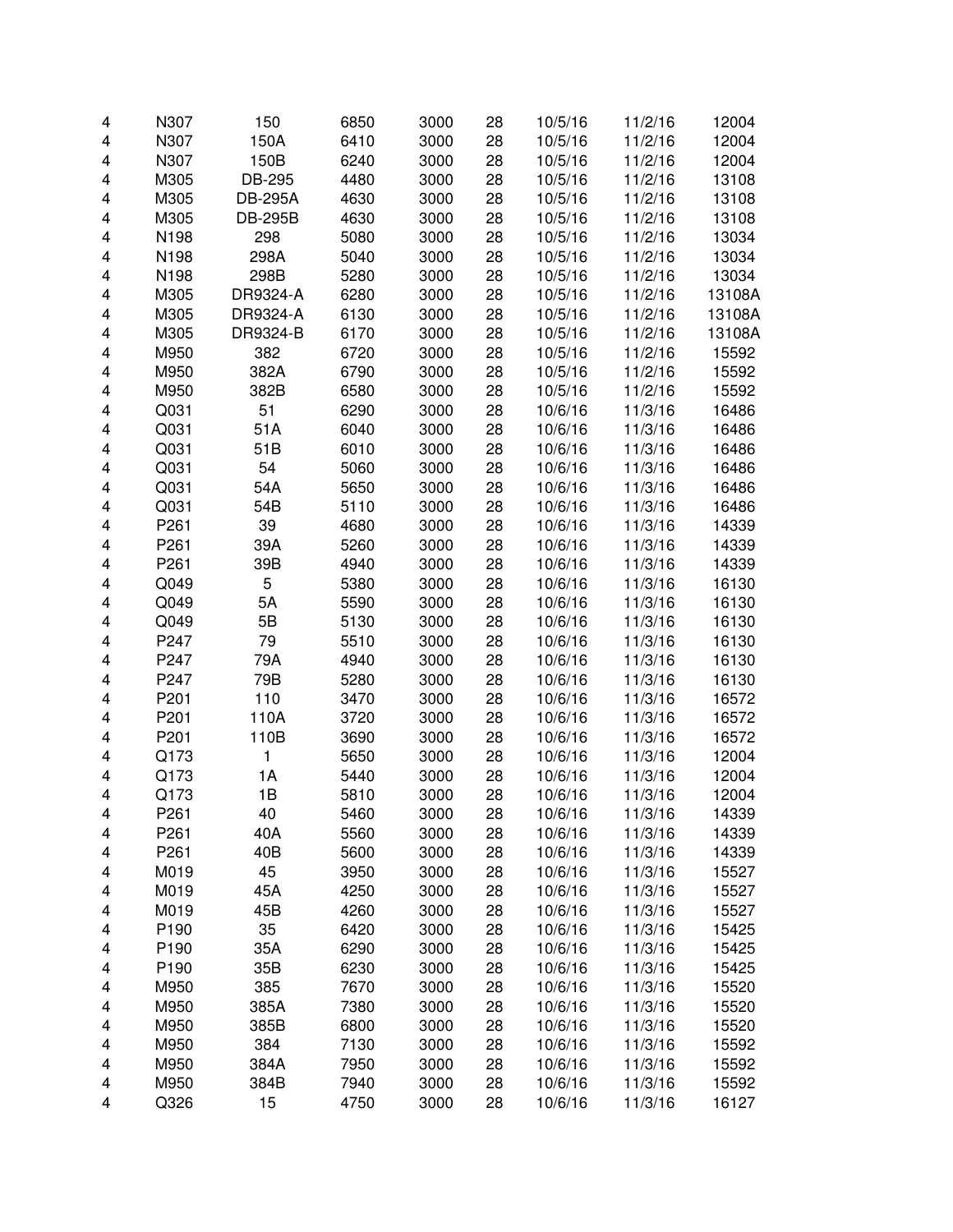|   | Q326   | 15A            | 4870  | 3000 |    | 10/6/16 | 11/3/16 | 16127   |
|---|--------|----------------|-------|------|----|---------|---------|---------|
| 4 |        |                |       |      | 28 |         |         |         |
| 4 | Q326   | 15B            | 4890  | 3000 | 28 | 10/6/16 | 11/3/16 | 16127   |
| 4 | Q326   | 14             | 4560  | 3000 | 28 | 10/6/16 | 11/3/16 | 16127   |
| 4 | Q326   | 14A            | 4520  | 3000 | 28 | 10/6/16 | 11/3/16 | 16127   |
| 4 | Q326   | 14B            | 4550  | 3000 | 28 | 10/6/16 | 11/3/16 | 16127   |
| 4 | M950   | 383            | 5190  | 3000 | 28 | 10/6/16 | 11/3/16 | 15521   |
| 4 | M950   | 383A           | 4840  | 3000 | 28 | 10/6/16 | 11/3/16 | 15521   |
| 4 | M950   | 383B           | 4800  | 3000 | 28 | 10/6/16 | 11/3/16 | 15521   |
| 4 | N908   | W26            | 4910  | 3000 | 28 | 10/6/16 | 11/3/16 | 16539   |
| 4 | N908   | <b>W26A</b>    | 3910  | 3000 | 28 | 10/6/16 | 11/3/16 | 16539   |
| 4 | N908   | <b>W26B</b>    | 5190  | 3000 | 28 | 10/6/16 | 11/3/16 | 16539   |
| 4 | P287   | 49A            | 9820  | 3000 | 28 | 10/6/16 | 11/3/16 | 16105   |
| 4 | P287   | 49A            | 10120 | 3000 | 28 | 10/6/16 | 11/3/16 | 16105   |
| 4 | P287   | 49A            | 9910  | 3000 | 28 | 10/6/16 | 11/3/16 | 16105   |
| 4 | Q015   | 54             | 6430  | 3000 | 28 | 10/6/16 | 11/3/16 | 5417    |
| 4 | Q015   | 54A            | 6240  | 3000 | 28 | 10/6/16 | 11/3/16 | 5417    |
| 4 | Q015   | 54A            | 6350  | 3000 | 28 | 10/6/16 | 11/3/16 | 5417    |
| 4 | 118903 | 1A             | 7850  | 3000 | 28 | 10/6/16 | 11/3/16 | 1535503 |
| 4 | 118903 | 1A             | 7690  | 3000 | 28 | 10/6/16 | 11/3/16 | 1535503 |
| 4 | 118903 | 1A             | 7720  | 3000 | 28 | 10/6/16 | 11/3/16 | 1535503 |
| 4 | 110147 | 21A            | 4710  | 3000 | 28 | 10/6/16 | 11/3/16 | 15550   |
| 4 | 110147 | 21A            | 5040  | 3000 | 28 | 10/6/16 | 11/3/16 | 15550   |
| 4 | 110147 | 21A            | 5090  | 3000 | 28 | 10/6/16 | 11/3/16 | 15550   |
| 4 | N165   | 206            | 5400  | 3000 | 28 | 10/6/16 | 11/3/16 | 14273   |
| 4 | N165   | 206A           | 4930  | 3000 | 28 | 10/6/16 | 11/3/16 | 14273   |
| 4 | N165   | 206B           | 5370  | 3000 | 28 | 10/6/16 | 11/3/16 | 14273   |
| 4 | Q176   | 1              | 5640  | 3000 | 28 | 10/6/16 | 11/3/16 | 9472TN  |
| 4 | Q176   | 1A             | 5780  | 3000 | 28 | 10/6/16 | 11/3/16 | 9472TN  |
| 4 | Q176   | 1B             | 5070  | 3000 | 28 | 10/6/16 | 11/3/16 | 9472TN  |
| 4 | Q176   | $\overline{c}$ | 5410  | 3000 | 28 | 10/6/16 | 11/3/16 | 9400TN  |
| 4 | Q176   | 2A             | 4880  | 3000 | 28 | 10/6/16 | 11/3/16 | 9400TN  |
|   |        | 2B             |       |      |    |         |         |         |
| 4 | Q176   |                | 4910  | 3000 | 28 | 10/6/16 | 11/3/16 | 9400TN  |
| 4 | Q031   | 53             | 6490  | 3000 | 28 | 10/6/16 | 11/3/16 | 16486   |
| 4 | Q031   | 53A            | 5830  | 3000 | 28 | 10/6/16 | 11/3/16 | 16486   |
| 4 | Q031   | 53B            | 6290  | 3000 | 28 | 10/6/16 | 11/3/16 | 16486   |
| 4 | Q031   | 52             | 4800  | 3000 | 28 | 10/6/16 | 11/3/16 | 16486   |
| 4 | Q031   | 52A            | 4900  | 3000 | 28 | 10/6/16 | 11/3/16 | 16486   |
| 4 | Q031   | 52B            | 5090  | 3000 | 28 | 10/6/16 | 11/3/16 | 16486   |
| 4 | 117572 | 6ARK           | 12110 | 8000 | 28 | 10/6/16 | 11/3/16 | 14051   |
| 4 | 117572 | 6ARK           | 11690 | 8000 | 28 | 10/6/16 | 11/3/16 | 14051   |
| 4 | 117572 | 6ARK           | 11940 | 8000 | 28 | 10/6/16 | 11/3/16 | 14051   |
| 4 | P326   | 8A             | 6890  | 3000 | 28 | 10/6/16 | 11/3/16 | 16566   |
| 4 | P326   | 8A             | 6610  | 3000 | 28 | 10/6/16 | 11/3/16 | 16566   |
| 4 | P326   | 8A             | 7120  | 3000 | 28 | 10/6/16 | 11/3/16 | 16566   |
| 4 | N343   | 98A            | 6660  | 4000 | 28 | 10/6/16 | 11/3/16 | 16465   |
| 4 | N343   | 98A            | 6900  | 4000 | 28 | 10/6/16 | 11/3/16 | 16465   |
| 4 | N343   | 98A            | 6960  | 4000 | 28 | 10/6/16 | 11/3/16 | 16465   |
| 4 | Q161   | ЗA             | 3560  | 3000 | 28 | 10/6/16 | 11/3/16 | 16452   |
| 4 | Q161   | ЗA             | 3990  | 3000 | 28 | 10/6/16 | 11/3/16 | 16452   |
| 4 | Q161   | ЗA             | 4170  | 3000 | 28 | 10/6/16 | 11/3/16 | 16452   |
| 4 | P230   | 243            | 4390  | 4000 | 28 | 10/6/16 | 11/3/16 | 16563   |
| 4 | P230   | 243A           | 4580  | 4000 | 28 | 10/6/16 | 11/3/16 | 16563   |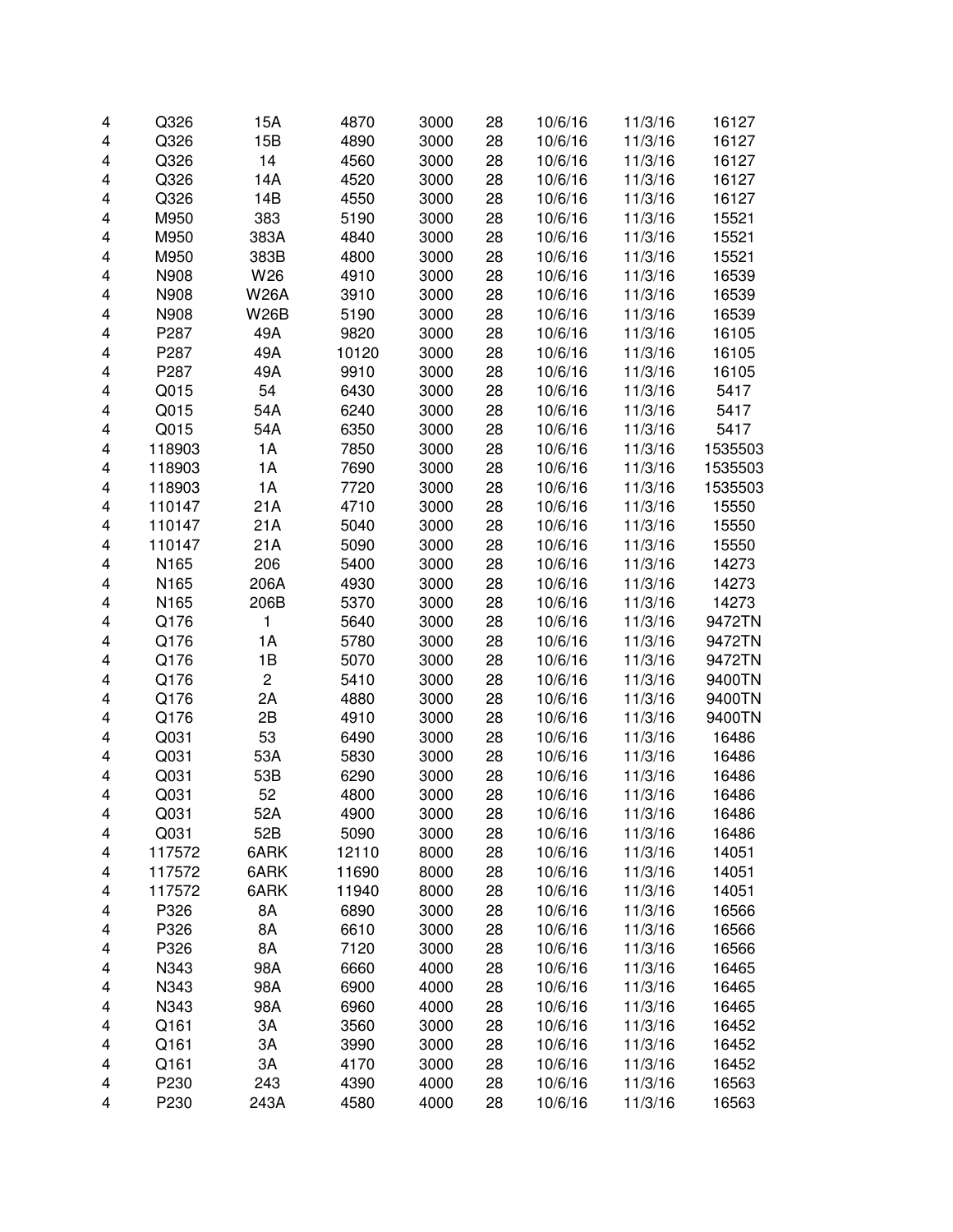| 4                       | P230     | 243B           | 4350  | 4000 | 28             | 10/6/16  | 11/3/16 | 16563    |
|-------------------------|----------|----------------|-------|------|----------------|----------|---------|----------|
| 4                       | 117552   | 8ARK           | 11350 | 8000 | 28             | 10/6/16  | 11/3/16 | 14051    |
| 4                       | 117552   | 8ARK           | 11520 | 8000 | 28             | 10/6/16  | 11/3/16 | 14051    |
| 4                       | 117552   | 8ARK           | 11470 | 8000 | 28             | 10/6/16  | 11/3/16 | 14051    |
| 4                       | 117552   | 7ARK           | 12450 | 8000 | 28             | 10/6/16  | 11/3/16 | 14051    |
| 4                       | 117552   | 7ARK           | 11870 | 8000 | 28             | 10/6/16  | 11/3/16 | 14051    |
| 4                       | 117552   | 7ARK           | 12190 | 8000 | 28             | 10/6/16  | 11/3/16 | 14051    |
| 4                       | Q126     | 1              | 4250  | 4000 | 28             | 10/6/16  | 11/3/16 | 16434    |
| 4                       | Q126     | 1A             | 4560  | 4000 | 28             | 10/6/16  | 11/3/16 | 16434    |
| 4                       | Q126     | 1B             | 4280  | 4000 | 28             | 10/6/16  | 11/3/16 | 16434    |
| 4                       | M305     | DB-296         | 5610  | 3000 | 28             | 10/6/16  | 11/3/16 | 13108    |
| 4                       | M305     | <b>DB-296A</b> | 5650  | 3000 | 28             | 10/6/16  | 11/3/16 | 13108    |
| 4                       | M305     | <b>DB-296B</b> | 5530  | 3000 | 28             | 10/6/16  | 11/3/16 | 13108    |
| 4                       | P230     | 247            | 5570  | 4000 | 28             | 10/6/16  | 11/3/16 | 16563    |
| 4                       | P230     | 247A           | 5730  | 4000 | 28             | 10/6/16  | 11/3/16 | 16563    |
| 4                       | P230     | 247B           | 5210  | 4000 | 28             | 10/6/16  | 11/3/16 | 16563    |
| 4                       | Q102     | 7              | 4650  | 3500 | 28             | 10/6/16  | 11/3/16 | 16529    |
| 4                       | Q102     | 7A             | 5080  | 3500 | 28             | 10/6/16  | 11/3/16 | 16529    |
| 4                       | Q102     | 7B             | 5150  | 3500 | 28             | 10/6/16  | 11/3/16 | 16529    |
| 4                       | P230     | 252            | 7620  | 3000 | 28             | 10/6/16  | 11/3/16 | 16168    |
| 4                       | P230     | 252A           | 7630  | 3000 | 28             | 10/6/16  | 11/3/16 | 16168    |
| 4                       | P230     | 252B           | 4280  | 3000 | 28             | 10/6/16  | 11/3/16 | 16168    |
| 4                       | N114     | 87             | 6860  | 3000 | 28             | 10/6/16  | 11/3/16 | 14202    |
| 4                       | N114     | 87A            | 6660  | 3000 | 28             | 10/6/16  | 11/3/16 | 14202    |
| 4                       | N114     | 87B            | 6440  | 3000 | 28             | 10/6/16  | 11/3/16 | 14202    |
| 4                       | Q108     | 9              | 5520  | 3500 | 28             | 10/6/16  | 11/3/16 | T55005LA |
| 4                       | Q108     | <b>9A</b>      | 6060  | 3500 | 28             | 10/6/16  | 11/3/16 | T55005LA |
| 4                       | Q108     | 9B             | 5910  | 3500 | 28             | 10/6/16  | 11/3/16 | T55005LA |
| 4                       | P926     | 14C            | 3130  | 4000 | 7              | 10/27/16 | 11/3/16 | 16464    |
| 4                       | P926     | 14D            | 3390  | 4000 | 7              | 10/27/16 | 11/3/16 | 16464    |
| 4                       | P926     | 15C            | 2790  | 4000 | 6              | 10/28/16 | 11/3/16 | 16464    |
| 4                       | N228     | 87C            | 4690  | 3000 | 7              | 10/27/16 | 11/3/16 | 16128    |
| $\overline{\mathbf{4}}$ | STOP 30  | 1              | 4320  | 3000 | $\overline{7}$ | 10/27/16 | 11/4/16 |          |
| 4                       | Q049     | 6              | 4580  | 3000 | 28             | 10/7/16  | 11/4/16 | 16130    |
| 4                       | Q049     | 6A             | 4950  | 3000 | 28             | 10/7/16  | 11/4/16 | 16130    |
| 4                       | Q049     | 6B             | 4900  | 3000 | 28             | 10/7/16  | 11/4/16 | 16130    |
| 4                       | Q029     | 7-A            | 5050  | 3000 | 28             | 10/7/16  | 11/4/16 | 16452    |
| 4                       | Q029     | 7-A            | 5160  | 3000 | 28             | 10/7/16  | 11/4/16 | 16452    |
| 4                       | Q029     | 7-A            | 4880  | 3000 | 28             | 10/7/16  | 11/4/16 | 16452    |
| 4                       | 30314.06 | $11-A$         | 4250  | 3000 | 28             | 10/7/16  | 11/4/16 | 16109    |
| 4                       | 30314.06 | $11-A$         | 4040  | 3000 | 28             | 10/7/16  | 11/4/16 | 16109    |
| 4                       | 30314.06 | $11-A$         | 4260  | 3000 | 28             | 10/7/16  | 11/4/16 | 16109    |
| 4                       | 116765   | $12-A$         | 4240  | 3000 | 28             | 10/7/16  | 11/4/16 | 16500    |
| 4                       | 116765   | $12-A$         | 4300  | 3000 | 28             | 10/7/16  | 11/4/16 | 16500    |
| 4                       | 116765   | $12-A$         | 4270  | 3000 | 28             | 10/7/16  | 11/4/16 | 16500    |
| 4                       | P311     | 19             | 6190  | 4000 | 28             | 10/7/16  | 11/4/16 |          |
| 4                       | P311     | 19A            | 6470  | 4000 | 28             | 10/7/16  | 11/4/16 |          |
| 4                       | P311     | 19B            | 6000  | 4000 | 28             | 10/7/16  | 11/4/16 |          |
| 4                       | N908     | $W-27$         | 5290  | 3000 | 28             | 10/7/16  | 11/4/16 | 16559    |
| 4                       | N908     | <b>W-27A</b>   | 5260  | 3000 | 28             | 10/7/16  | 11/4/16 | 16559    |
| 4                       | N908     | <b>W-27B</b>   | 5160  | 3000 | 28             | 10/7/16  | 11/4/16 | 16559    |
| 4                       | P929     | 29             | 4610  | 3000 | 28             | 10/7/16  | 11/4/16 | 16546    |
|                         |          |                |       |      |                |          |         |          |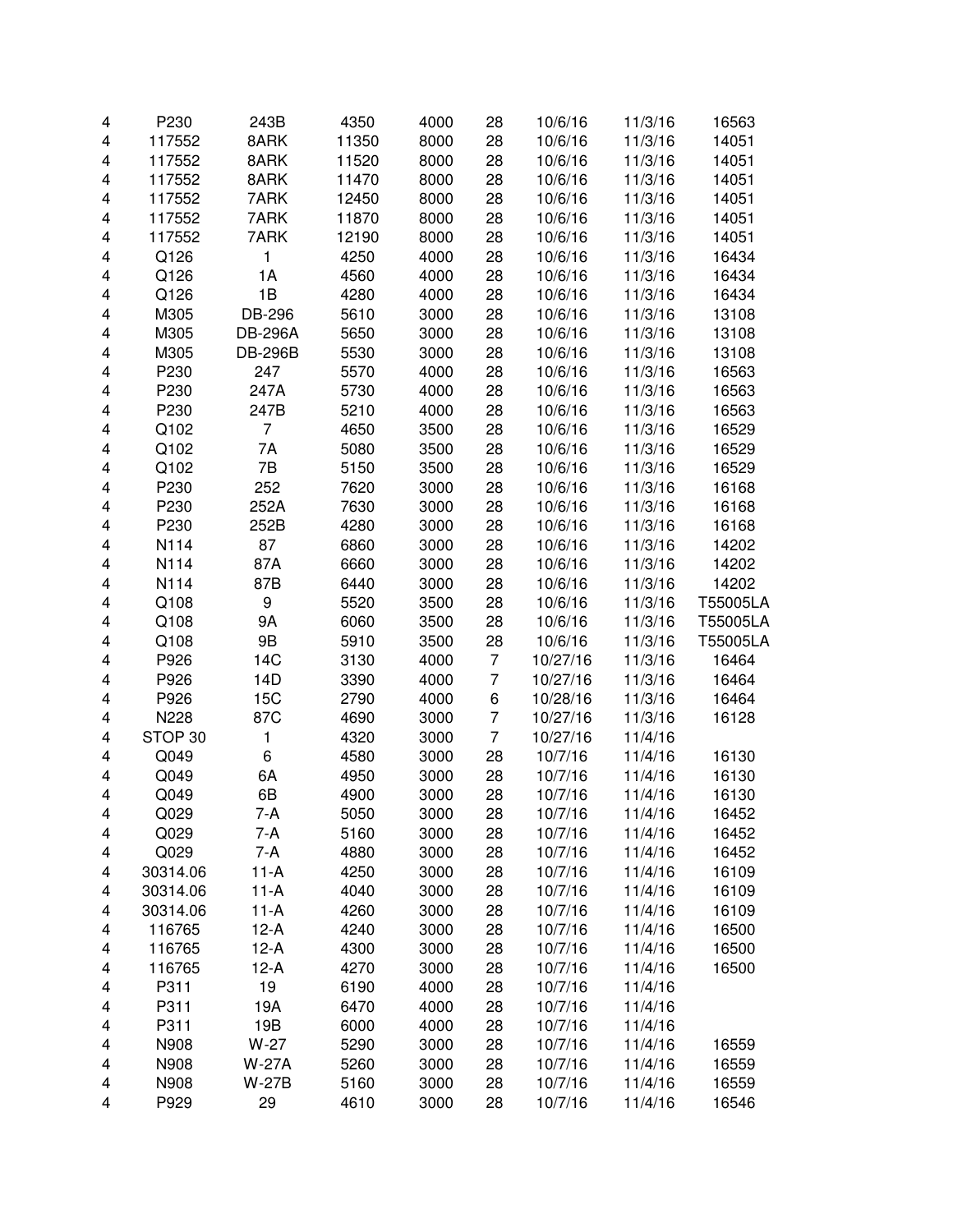| 4 | P929   | 29A          | 4740 | 3000 | 28             | 10/7/16  | 11/4/16 | 16546 |
|---|--------|--------------|------|------|----------------|----------|---------|-------|
| 4 | P929   | 29B          | 4850 | 3000 | 28             | 10/7/16  | 11/4/16 | 16546 |
| 4 | P287   | $50-A$       | 6030 | 3000 | 28             | 10/7/16  | 11/4/16 | 16105 |
| 4 | P287   | $50-A$       | 5800 | 3000 | 28             | 10/7/16  | 11/4/16 | 16105 |
| 4 | P287   | $50-A$       | 6160 | 3000 | 28             | 10/7/16  | 11/4/16 | 16105 |
| 4 | Q015   | $55-A$       | 7530 | 3000 | 28             | 10/7/16  | 11/4/16 | 16522 |
| 4 | Q015   | $55-A$       | 7710 | 3000 | 28             | 10/7/16  | 11/4/16 | 16522 |
| 4 | Q015   | $55-A$       | 6540 | 3000 | 28             | 10/7/16  | 11/4/16 | 16522 |
| 4 | P926   | $15-D$       | 2680 | 4000 | $\overline{7}$ | 10/28/16 | 11/4/16 | 16464 |
| 4 | Q031   | 55           | 4550 | 3000 | 28             | 10/7/16  | 11/4/16 | 16486 |
| 4 | Q031   | 55A          | 4660 | 3000 | 28             | 10/7/16  | 11/4/16 | 16486 |
| 4 | Q031   | 55B          | 4620 | 3000 | 28             | 10/7/16  | 11/4/16 | 16486 |
| 4 | P097   | 63           | 5710 | 3000 | 28             | 10/7/16  | 11/4/16 | 16096 |
| 4 | P097   | 63A          | 5640 | 3000 | 28             | 10/7/16  | 11/4/16 | 16096 |
| 4 | P097   | 63B          | 5790 | 3000 | 28             | 10/7/16  | 11/4/16 | 16096 |
| 4 | P105   | 65           | 4240 | 3000 | 28             | 10/7/16  | 11/4/16 | 15007 |
| 4 | P105   | 65A          | 4330 | 3000 | 28             | 10/7/16  | 11/4/16 | 15007 |
| 4 | P105   | 65B          | 4630 | 3000 | 28             | 10/7/16  | 11/4/16 | 15007 |
| 4 | 115746 | 85           | 5610 | 3000 | 28             | 10/7/16  | 11/4/16 |       |
| 4 | 115746 | 85A          | 5450 | 3000 | 28             | 10/7/16  | 11/4/16 |       |
| 4 | 115746 | 85B          | 5490 | 3000 | 28             | 10/7/16  | 11/4/16 |       |
| 4 | N201   | 135-A        | 5630 | 3000 | 28             | 10/7/16  | 11/4/16 | 11282 |
| 4 | N201   | 135-A        | 5570 | 3000 | 28             | 10/7/16  | 11/4/16 | 11282 |
| 4 | N201   | 135-A        | 5560 | 3000 | 28             | 10/7/16  | 11/4/16 | 11282 |
| 4 | P047   | 165-A        | 5050 | 3000 | 28             | 10/7/16  | 11/4/16 | 15199 |
| 4 | P047   | 165-A        | 5340 | 3000 | 28             | 10/7/16  | 11/4/16 | 15199 |
| 4 | P047   | 165-A        | 5160 | 3000 | 28             | 10/7/16  | 11/4/16 | 15199 |
| 4 | N165   | 207          | 6120 | 3000 | 28             | 10/7/16  | 11/4/16 | 14273 |
| 4 | N165   | 207A         | 5980 | 3000 | 28             | 10/7/16  | 11/4/16 | 14273 |
| 4 | N165   | 207A         | 5840 | 3000 | 28             | 10/7/16  | 11/4/16 | 14273 |
| 4 | Q914   | 13           | 7120 | 3000 | 28             | 10/7/16  | 11/4/16 | 16150 |
| 4 | Q914   | 13A          | 7140 | 3000 | 28             | 10/7/16  | 11/4/16 | 16150 |
| 4 | Q914   | 13B          | 7500 | 3000 | 28             | 10/7/16  | 11/4/16 | 16150 |
| 4 | Q326   | 16           | 4420 | 3000 | 28             | 10/7/16  | 11/4/16 | 16127 |
| 4 | Q326   | 16A          | 4190 | 3000 | 28             | 10/7/16  | 11/4/16 | 16127 |
| 4 | Q326   | 16 B         | 4200 | 3000 | 28             | 10/7/16  | 11/4/16 | 16127 |
| 4 | P261   | 41           | 3200 | 3000 | 28             | 10/7/16  | 11/4/16 | 14339 |
| 4 | P261   | 41A          | 3280 | 3000 | 28             | 10/7/16  | 11/4/16 | 14339 |
| 4 | P261   | 41B          | 3060 | 3000 | 28             | 10/7/16  | 11/4/16 | 14339 |
| 4 | P256   | 45           | 6410 | 4500 | 28             | 10/7/16  | 11/4/16 | 16583 |
| 4 | P256   | 45A          | 6280 | 4500 | 28             | 10/7/16  | 11/4/16 | 16583 |
| 4 | P256   | 45B          | 6370 | 4500 | 28             | 10/7/16  | 11/4/16 | 16583 |
| 4 | P256   | 45-C         | 5860 | 4500 | 28             | 10/7/16  | 11/4/16 | 16583 |
|   | P256   |              | 5930 | 4500 | 28             |          |         |       |
| 4 | P256   | 45-D<br>45-E |      | 4500 | 28             | 10/7/16  | 11/4/16 | 16583 |
| 4 | P256   |              | 5770 |      |                | 10/7/16  | 11/4/16 | 16583 |
| 4 |        | 45-F         | 6220 | 4500 | 28             | 10/7/16  | 11/4/16 | 16583 |
| 4 | P256   | 45-G         | 6730 | 4500 | 28             | 10/7/16  | 11/4/16 | 16583 |
| 4 | P256   | 45-H         | 6570 | 4500 | 28             | 10/7/16  | 11/4/16 | 16583 |
| 4 | P256   | $45 - 1$     | 6460 | 4500 | 28             | 10/7/16  | 11/4/16 | 16583 |
| 4 | P256   | $45 - J$     | 6200 | 4500 | 28             | 10/7/16  | 11/4/16 | 16583 |
| 4 | P256   | 45-K         | 6240 | 4500 | 28             | 10/7/16  | 11/4/16 | 16583 |
| 4 | P256   | 45-L         | 5590 | 4500 | 28             | 10/7/16  | 11/4/16 | 16583 |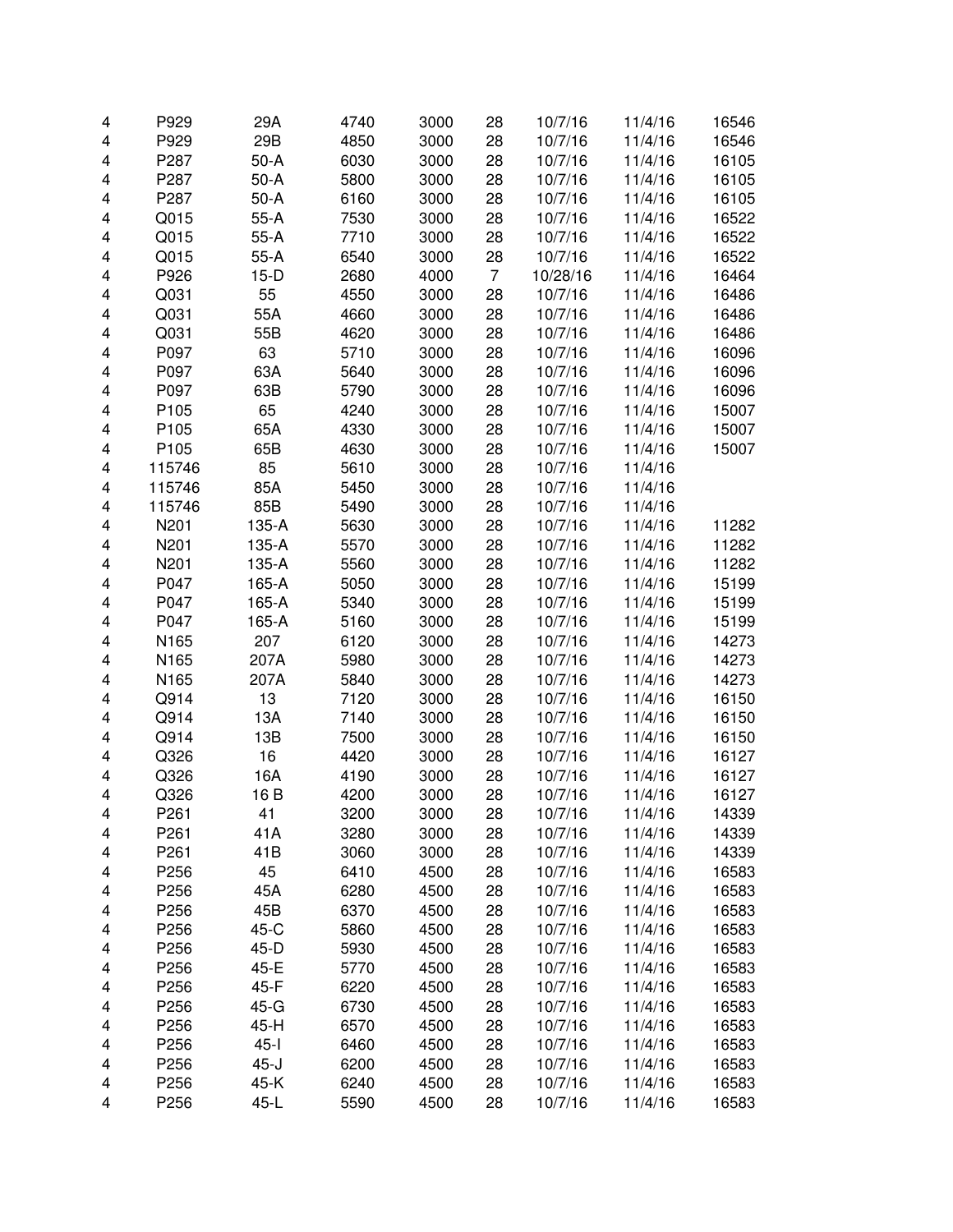| 4 | P256 | 45-M           | 5680 | 4500 | 28   | 10/7/16  | 11/4/16 | 16583  |
|---|------|----------------|------|------|------|----------|---------|--------|
| 4 | P256 | 45-N           | 5940 | 4500 | 28   | 10/7/16  | 11/4/16 | 16583  |
| 4 | P256 | 45-O           | 6150 | 4500 | 28   | 10/7/16  | 11/4/16 | 16583  |
| 4 | P256 | 45-P           | 5620 | 4500 | 28   | 10/7/16  | 11/4/16 | 16583  |
| 4 | P256 | 45-Q           | 5950 | 4500 | 28   | 10/7/16  | 11/4/16 | 16583  |
| 4 | P256 | 45-R           | 6190 | 4500 | 28   | 10/7/16  | 11/4/16 | 16583  |
| 4 | P256 | 45-S           | 7160 | 4500 | 28   | 10/7/16  | 11/4/16 | 16583  |
| 4 | P256 | $45 - T$       | 6610 | 4500 | 28   | 10/7/16  | 11/4/16 | 16583  |
| 4 | P256 | 45-U           | 6240 | 4500 | 28   | 10/7/16  | 11/4/16 | 16583  |
| 4 | P256 | $45-V$         | 5990 | 4500 | 28   | 10/7/16  | 11/4/16 | 16583  |
| 4 | P256 | 45-W           | 6080 | 4500 | 28   | 10/7/16  | 11/4/16 | 16583  |
| 4 | P256 | $45-X$         | 6160 | 4500 | 28   | 10/7/16  | 11/4/16 | 16583  |
| 4 | P256 | 45-Y           | 5800 | 4500 | 28   | 10/7/16  | 11/4/16 | 16583  |
| 4 | P256 | $45-Z$         | 6000 | 4500 | 28   | 10/7/16  | 11/4/16 | 16583  |
| 4 | P256 | 45-AA          | 5770 | 4500 | 28   | 10/7/16  | 11/4/16 | 16583  |
| 4 | P256 | 45-BB          | 5610 | 4500 | 28   | 10/7/16  | 11/4/16 | 16583  |
| 4 | P256 | 45-CC          | 6140 | 4500 | 28   | 10/7/16  | 11/4/16 | 16583  |
| 4 | P256 | 45-DD          | 6050 | 4500 | 28   | 10/7/16  | 11/4/16 | 16583  |
| 4 | P256 | 45-EE          | 6040 | 4500 | 28   | 10/7/16  | 11/4/16 | 16583  |
| 4 | P256 | 45-FF          | 6200 | 4500 | 28   | 10/7/16  | 11/4/16 | 16583  |
| 4 | P256 | 45-GG          | 5910 | 4500 | 28   | 10/7/16  | 11/4/16 | 16583  |
| 4 | P256 | 45-HH          | 6110 | 4500 | 28   | 10/7/16  | 11/4/16 | 16583  |
| 4 | P256 | $45 - 11$      | 5870 | 4500 | 28   | 10/7/16  | 11/4/16 | 16583  |
| 4 | P256 | $45 - JJ$      | 6130 | 4500 | 28   | 10/7/16  | 11/4/16 | 16583  |
| 4 | P256 | 45-KK          | 6570 | 4500 | 28   | 10/7/16  | 11/4/16 | 16583  |
| 4 | P256 | 45-LL          | 6230 | 4500 | 28   | 10/7/16  | 11/4/16 | 16583  |
| 4 | P256 | 45-MM          | 6300 | 4500 | 28   | 10/7/16  | 11/4/16 | 16583  |
| 4 | P256 | 45-NN          | 6000 | 4500 | 28   | 10/7/16  | 11/4/16 | 16583  |
| 4 | P256 | 45-OO          | 5890 | 4500 | 28   | 10/7/16  | 11/4/16 | 16583  |
| 4 | P247 | 80             | 6310 | 3000 | 28   | 10/7/16  | 11/4/16 | 16130  |
| 4 | P247 | 80A            | 6220 | 3000 | 28   | 10/7/16  | 11/4/16 | 16130  |
| 4 | P247 | 80B            | 6260 | 3000 | 28   | 10/7/16  | 11/4/16 | 16130  |
| 4 | P230 | 248            | 4610 | 4000 | 28   | 10/7/16  | 11/4/16 | 15050  |
| 4 | P230 | 248A           | 4610 | 4000 | 28   | 10/7/16  | 11/4/16 | 15050  |
| 4 | P230 | 248B           | 4400 | 4000 | 28   | 10/7/16  | 11/4/16 | 15050  |
| 4 | P230 | 249            | 5110 | 4000 | 28   | 10/7/16  | 11/4/16 | 16563  |
| 4 | P230 | 249A           | 5040 | 4000 | 28   | 10/7/16  | 11/4/16 | 16563  |
| 4 | P230 | 249B           | 5290 | 4000 | 28   | 10/7/16  | 11/4/16 | 16563  |
| 4 | M305 | DR-326         | 5640 | 3000 | 28   | 10/7/16  | 11/4/16 | 13108A |
| 4 | M305 | DR-326A        | 5150 | 3000 | 28   | 10/7/16  | 11/4/16 | 13108A |
| 4 | M305 | DR-326B        | 5230 | 3000 | 28   | 10/7/16  | 11/4/16 | 13108A |
| 4 | Q914 | 19C            | 6540 | 3000 | 18HR | 11/5/16  | 11/6/16 | 15535  |
| 4 | N307 | 151            | 5770 | 3000 | 28   | 10/5/16  | 11/6/16 | 8111   |
| 4 | N307 | 151A           | 5940 | 3000 | 28   | 10/5/16  | 11/6/16 | 8111   |
| 4 | N307 | 151B           | 5710 | 3000 | 28   | 10/5/16  | 11/6/16 | 8111   |
| 4 | Q914 | 20C            | 6250 | 3000 | 18HR | 11/6/16  | 11/7/16 | 15535  |
| 4 | Q215 | 1              | 6410 | 3000 | 28   | 10/10/16 | 11/7/16 | 16370  |
| 4 | Q215 | 1A             | 6410 | 3000 | 28   | 10/10/16 | 11/7/16 | 16370  |
| 4 | Q215 | 1B             | 6370 | 3000 | 28   | 10/10/16 | 11/7/16 | 16370  |
| 4 | Q215 | $\overline{c}$ | 6010 | 3000 | 28   | 10/10/16 | 11/7/16 | 16365  |
| 4 | Q215 | 2A             | 6120 | 3000 | 28   | 10/10/16 | 11/7/16 | 16365  |
| 4 | Q215 | 2B             | 6270 | 3000 | 28   | 10/10/16 | 11/7/16 | 16365  |
|   |      |                |      |      |      |          |         |        |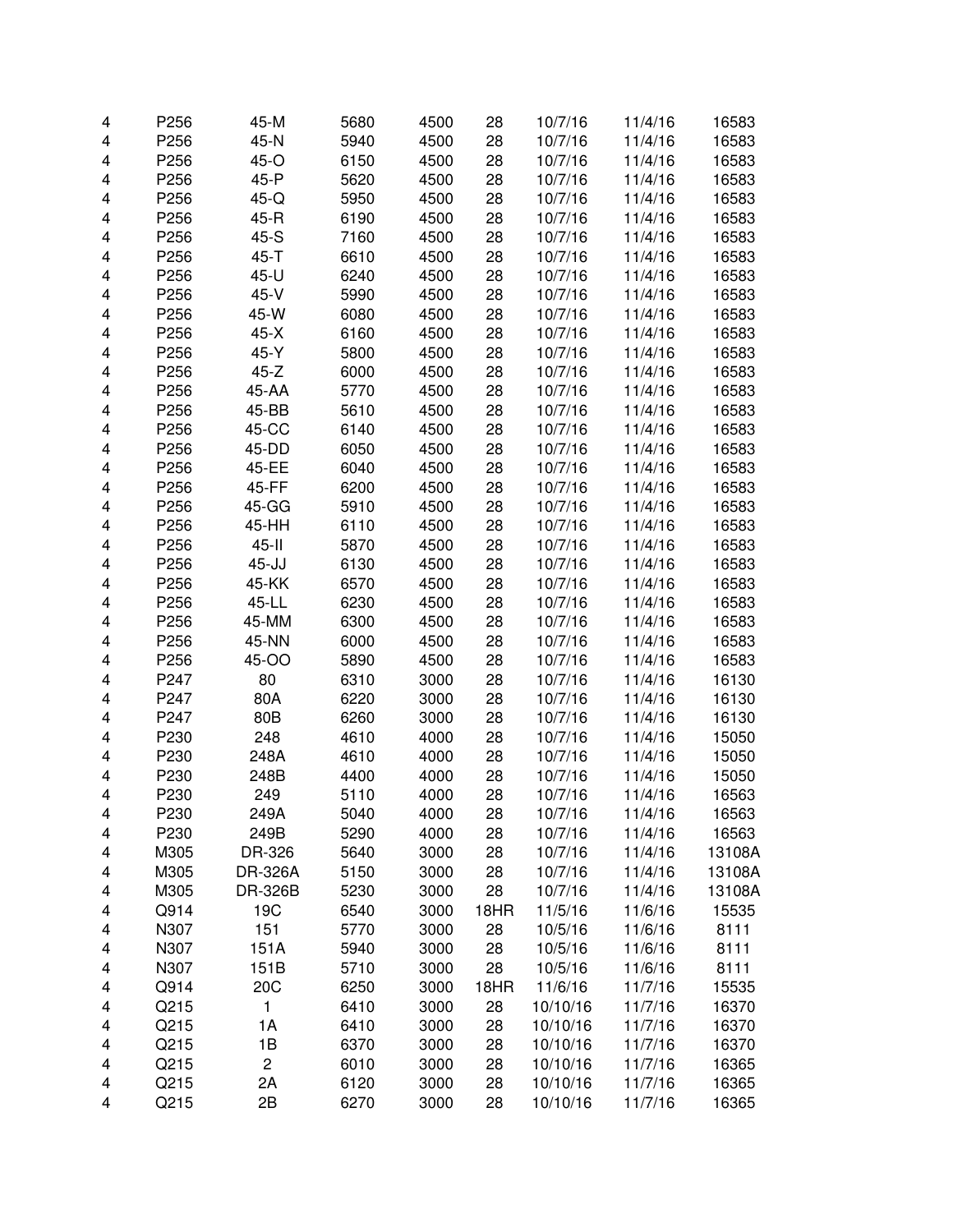| 4 | Q173      | $\overline{\mathbf{c}}$ | 5330 | 3000 | 28 | 10/10/16 | 11/7/16 | 12004   |
|---|-----------|-------------------------|------|------|----|----------|---------|---------|
| 4 | Q173      | 2A                      | 5690 | 3000 | 28 | 10/10/16 | 11/7/16 | 12004   |
| 4 | Q173      | 2B                      | 5710 | 3000 | 28 | 10/10/16 | 11/7/16 | 12004   |
| 4 | Q030      | 7-A                     | 5290 | 3000 | 28 | 10/10/16 | 11/7/16 | 16475   |
| 4 | Q030      | 7-A                     | 4990 | 3000 | 28 | 10/10/16 | 11/7/16 | 16475   |
| 4 | Q030      | 7-A                     | 4910 | 3000 | 28 | 10/10/16 | 11/7/16 | 16475   |
| 4 | Q049      | 7-A                     | 4870 | 3000 | 28 | 10/10/16 | 11/7/16 | 16130   |
| 4 | Q049      | 7-A                     | 4870 | 3000 | 28 | 10/10/16 | 11/7/16 | 16130   |
| 4 | Q049      | 7-A                     | 5050 | 3000 | 28 | 10/10/16 | 11/7/16 | 16130   |
| 4 | P326      | 9A                      | 6920 | 3000 | 28 | 10/10/16 | 11/7/16 | 16566   |
| 4 | P326      | 9A                      | 6700 | 3000 | 28 | 10/10/16 | 11/7/16 | 16566   |
|   | P326      |                         |      |      |    |          | 11/7/16 |         |
| 4 |           | 9A                      | 6120 | 3000 | 28 | 10/10/16 |         | 16566   |
| 4 | 116765    | 13A                     | 4850 | 3000 | 28 | 10/10/16 | 11/7/16 | 16500   |
| 4 | 116765    | 13A                     | 5220 | 3000 | 28 | 10/10/16 | 11/7/16 | 16500   |
| 4 | 116765    | 13A                     | 4950 | 3000 | 28 | 10/10/16 | 11/7/16 | 16500   |
| 4 | Q326      | 17                      | 4910 | 3000 | 28 | 10/10/16 | 11/7/16 | 16127   |
| 4 | Q326      | 17A                     | 5040 | 3000 | 28 | 10/10/16 | 11/7/16 | 16127   |
| 4 | Q326      | 17B                     | 5260 | 3000 | 28 | 10/10/16 | 11/7/16 | 16127   |
| 4 | P016      | 25                      | 5400 | 4000 | 28 | 10/10/16 | 11/7/16 | 13307   |
| 4 | P016      | 25A                     | 5510 | 4000 | 28 | 10/10/16 | 11/7/16 | 13307   |
| 4 | P016      | 25B                     | 5380 | 4000 | 28 | 10/10/16 | 11/7/16 | 13307   |
| 4 | N282      | $27-A$                  | 6260 | 3000 | 28 | 10/10/16 | 11/7/16 | 15037   |
| 4 | N282      | $27-A$                  | 6170 | 3000 | 28 | 10/10/16 | 11/7/16 | 15037   |
| 4 | N282      | $27-A$                  | 6580 | 3000 | 28 | 10/10/16 | 11/7/16 | 15037   |
| 4 | 114983    | 23                      | 6920 | 3000 | 28 | 10/10/16 | 11/7/16 | 16096   |
| 4 | 114983    | 23A                     | 6870 | 3000 | 28 | 10/10/16 | 11/7/16 | 16096   |
| 4 | 114983    | 23B                     | 6760 | 3000 | 28 | 10/10/16 | 11/7/16 | 16096   |
| 4 | Q031      | 56                      | 7590 | 3000 | 28 | 10/10/16 | 11/7/16 | 16486   |
| 4 | Q031      | 56A                     | 7420 | 3000 | 28 | 10/10/16 | 11/7/16 | 16486   |
| 4 | Q031      | 56B                     | 7550 | 3000 | 28 | 10/10/16 | 11/7/16 | 16486   |
| 4 | 110692.01 | 38                      | 5870 | 4000 | 28 | 10/10/16 | 11/7/16 | 15311   |
| 4 | 110692.01 | 38A                     | 6010 | 4000 | 28 | 10/10/16 | 11/7/16 | 15311   |
| 4 | 110692.01 | 38A                     | 5940 | 4000 | 28 | 10/10/16 | 11/7/16 | 15311   |
| 4 | P926      | $14-C$                  | 3380 | 4000 | 11 | 10/27/16 | 11/7/16 | 16464   |
| 4 | P926      | $15-C$                  | 3080 | 4000 | 10 | 10/28/16 | 11/7/16 | 16464   |
| 4 | P247      | 81                      | 7020 | 3000 | 28 | 10/10/16 | 11/7/16 | 16130   |
| 4 | P247      | 81A                     | 7240 | 3000 | 28 | 10/10/16 | 11/7/16 | 16130   |
| 4 | P247      | 81B                     | 6830 | 3000 | 28 | 10/10/16 | 11/7/16 | 16130   |
| 4 | 115746    | 86                      | 5600 | 3000 | 28 | 10/10/16 | 11/7/16 | 16361   |
| 4 | 115746    | 86A                     | 6000 | 3000 | 28 | 10/10/16 | 11/7/16 | 16361   |
| 4 | 115746    | 86B                     | 5900 | 3000 | 28 | 10/10/16 | 11/7/16 | 16361   |
| 4 | 115746    | 87                      | 6020 | 3000 | 28 | 10/10/16 | 11/7/16 | 1157400 |
| 4 | 115746    | 87A                     | 5910 | 3000 | 28 | 10/10/16 | 11/7/16 | 1157400 |
| 4 | 115746    | 87B                     | 6090 | 3000 | 28 | 10/10/16 | 11/7/16 | 1157400 |
|   | P047      |                         | 5080 | 3000 | 28 | 10/10/16 |         | 15199   |
| 4 |           | 166-A<br>166-A          |      |      |    | 10/10/16 | 11/7/16 |         |
| 4 | P047      |                         | 5370 | 3000 | 28 |          | 11/7/16 | 15199   |
| 4 | P047      | 166-A                   | 5030 | 3000 | 28 | 10/10/16 | 11/7/16 | 15199   |
| 4 | M950      | 404-C                   | 4300 | 3000 | 5  | 11/2/16  | 11/7/16 | 15521   |
| 4 | M950      | 406-C                   | 3820 | 3000 | 4  | 11/3/16  | 11/7/16 | 15521   |
| 4 | M950      | 402-C                   | 4840 | 3000 | 7  | 11-31-16 | 11/7/16 | 15498   |
| 4 | N165      | 208                     | 5290 | 3000 | 28 | 10/10/16 | 11/7/16 | 14273   |
| 4 | N165      | 208A                    | 5930 | 3000 | 28 | 10/10/16 | 11/7/16 | 14273   |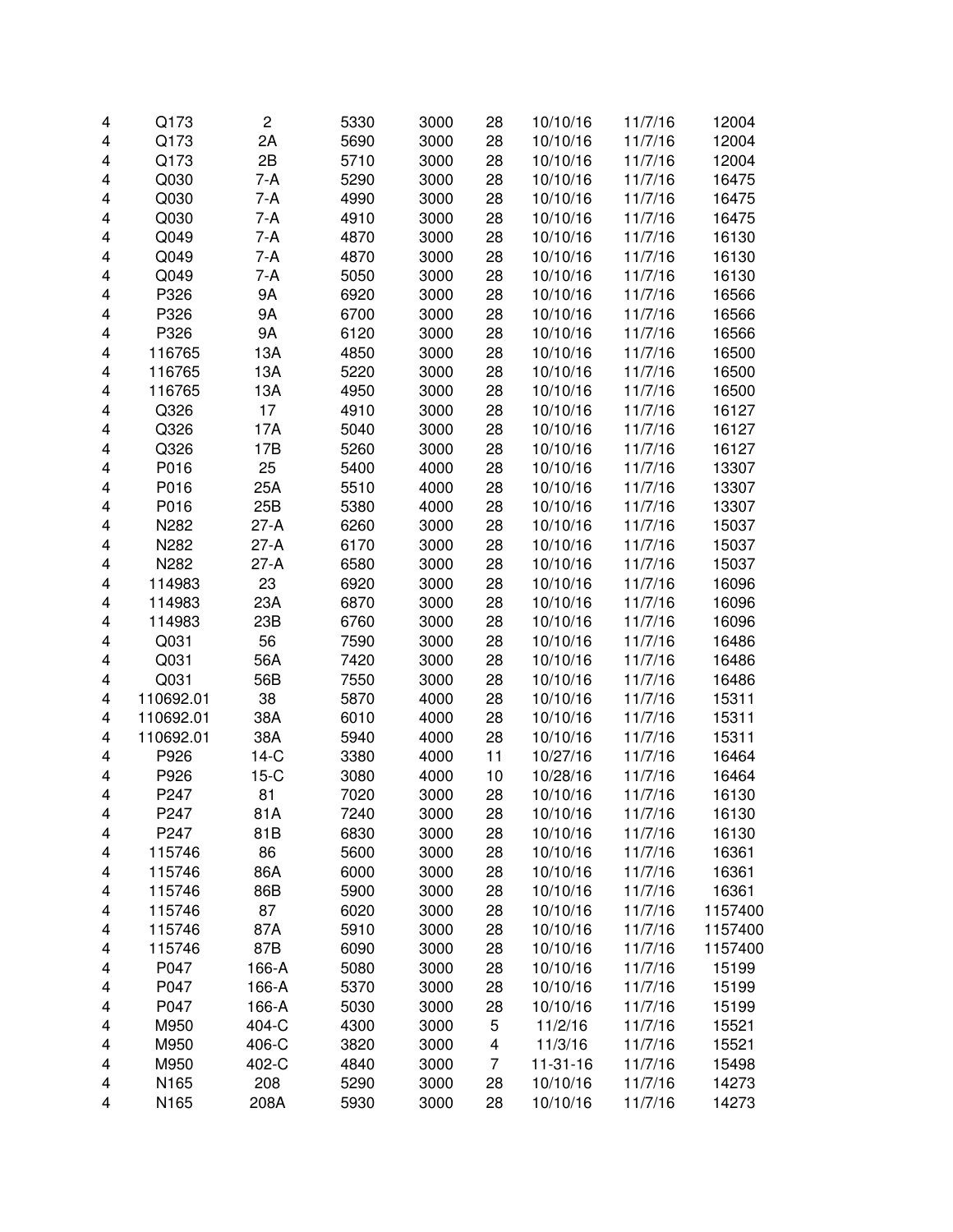| 4 | N165 | 208B       | 5640 | 3000 | 28 | 10/10/16 | 11/7/16 | 14273 |
|---|------|------------|------|------|----|----------|---------|-------|
| 4 | P230 | 251        | 5190 | 3000 | 28 | 10/10/16 | 11/7/16 | 16115 |
| 4 | P230 | 251A       | 5140 | 3000 | 28 | 10/10/16 | 11/7/16 | 16115 |
| 4 | P230 | 251B       | 5290 | 3000 | 28 | 10/10/16 | 11/7/16 | 16115 |
| 4 | M305 | DB-297-1   | 8050 | 4000 | 28 | 10/10/16 | 11/7/16 | 13387 |
| 4 | M305 | DB-297-1A  | 7840 | 4000 | 28 | 10/10/16 | 11/7/16 | 13387 |
| 4 | M305 | DB-297-1B  | 7900 | 4000 | 28 | 10/10/16 | 11/7/16 | 13387 |
| 4 | M305 | DB-297-2   | 8450 | 4000 | 28 | 10/10/16 | 11/7/16 | 13387 |
| 4 | M305 | DB-297-2A  | 8330 | 4000 | 28 | 10/10/16 | 11/7/16 | 13387 |
| 4 | M305 | DB-297-2B  | 7640 | 4000 | 28 | 10/10/16 | 11/7/16 | 13387 |
| 4 | M305 | DB-297-3   | 7580 | 4000 | 28 | 10/10/16 | 11/7/16 | 13387 |
| 4 | M305 | DB-297-3A  | 7980 | 4000 | 28 | 10/10/16 | 11/7/16 | 13387 |
| 4 | M305 | DB-297-3B  | 8220 | 4000 | 28 | 10/10/16 | 11/7/16 | 13387 |
| 4 | M305 | DB-297-4   | 8660 | 4000 | 28 | 10/10/16 | 11/7/16 | 13387 |
| 4 | M305 | DB-297-4A  | 8890 | 4000 | 28 | 10/10/16 | 11/7/16 | 13387 |
| 4 | M305 | DB-297-4B  | 9070 | 4000 | 28 | 10/10/16 | 11/7/16 | 13387 |
| 4 | M305 | DB-297-5   | 8540 | 4000 | 28 | 10/10/16 | 11/7/16 | 13387 |
| 4 | M305 | DB-297-5A  | 8910 | 4000 | 28 | 10/10/16 | 11/7/16 | 13387 |
| 4 | M305 | DB-297-5B  | 8240 | 4000 | 28 | 10/10/16 | 11/7/16 | 13387 |
| 4 | M305 | DB-297-8   | 8510 | 4000 | 28 | 10/10/16 | 11/7/16 | 13387 |
| 4 | M305 | DB-297-8A  | 8050 | 4000 | 28 | 10/10/16 | 11/7/16 | 13387 |
| 4 | M305 | DB-297-8B  | 8920 | 4000 | 28 | 10/10/16 | 11/7/16 | 13387 |
| 4 | M305 | DB-297-9   | 9200 | 4000 | 28 | 10/10/16 | 11/7/16 | 13387 |
| 4 | M305 | DB-297-9A  | 8910 | 4000 | 28 | 10/10/16 | 11/7/16 | 13387 |
| 4 | M305 | DB-297-9B  | 8800 | 4000 | 28 | 10/10/16 | 11/7/16 | 13387 |
|   |      |            |      | 4000 |    |          |         |       |
| 4 | M305 | DB-297-10  | 8510 |      | 28 | 10/10/16 | 11/7/16 | 13387 |
| 4 | M305 | DB-297-10A | 8900 | 4000 | 28 | 10/10/16 | 11/7/16 | 13387 |
| 4 | M305 | DB-297-10B | 9260 | 4000 | 28 | 10/10/16 | 11/7/16 | 13387 |
| 4 | M305 | DB-297-6   | 6750 | 4000 | 28 | 10/10/16 | 11/7/16 | 13387 |
| 4 | M305 | DB-297-6A  | 6730 | 4000 | 28 | 10/10/16 | 11/7/16 | 13387 |
| 4 | M305 | DB-297-6B  | 6820 | 4000 | 28 | 10/10/16 | 11/7/16 | 13387 |
| 4 | M305 | DB-297-7   | 7850 | 4000 | 28 | 10/10/16 | 11/7/16 | 13387 |
| 4 | M305 | DB-297-7A  | 8130 | 4000 | 28 | 10/10/16 | 11/7/16 | 13387 |
| 4 | M305 | DB-297-7B  | 7650 | 4000 | 28 | 10/10/16 | 11/7/16 | 13387 |
| 4 | M305 | DB-297-11  | 9150 | 4000 | 28 | 10/10/16 | 11/7/16 | 13387 |
| 4 | M305 | DB-297-11A | 9100 | 4000 | 28 | 10/10/16 | 11/7/16 | 13387 |
| 4 | M305 | DB-297-11B | 8970 | 4000 | 28 | 10/10/16 | 11/7/16 | 13387 |
| 4 | M305 | DB-297-12  | 8550 | 4000 | 28 | 10/10/16 | 11/7/16 | 13387 |
| 4 | M305 | DB-297-12A | 8490 | 4000 | 28 | 10/10/16 | 11/7/16 | 13387 |
| 4 | M305 | DB-297-12B | 8460 | 4000 | 28 | 10/10/16 | 11/7/16 | 13387 |
| 4 | M305 | DB-297-13  | 8040 | 4000 | 28 | 10/10/16 | 11/7/16 | 13387 |
| 4 | M305 | DB-297-13A | 7550 | 4000 | 28 | 10/10/16 | 11/7/16 | 13387 |
| 4 | M305 | DB-297-13B | 7930 | 4000 | 28 | 10/10/16 | 11/7/16 | 13387 |
| 4 | M305 | DB-297-14  | 8010 | 4000 | 28 | 10/10/16 | 11/7/16 | 13387 |
| 4 | M305 | DB-297-14A | 7990 | 4000 | 28 | 10/10/16 | 11/7/16 | 13387 |
| 4 | M305 | DB-297-14B | 8420 | 4000 | 28 | 10/10/16 | 11/7/16 | 13387 |
| 4 | M305 | DB-297-15  | 8130 | 4000 | 28 | 10/10/16 | 11/7/16 | 13387 |
| 4 | M305 | DB-297-15A | 7790 | 4000 | 28 | 10/10/16 | 11/7/16 | 13387 |
| 4 | M305 | DB-297-15B | 8430 | 4000 | 28 | 10/10/16 | 11/7/16 | 13387 |
| 4 | M305 | DB-297-16  | 7810 | 4000 | 28 | 10/10/16 | 11/7/16 | 13387 |
| 4 | M305 | DB-297-16A | 7240 | 4000 | 28 | 10/10/16 | 11/7/16 | 13387 |
| 4 | M305 | DB-297-16B | 7450 | 4000 | 28 | 10/10/16 | 11/7/16 | 13387 |